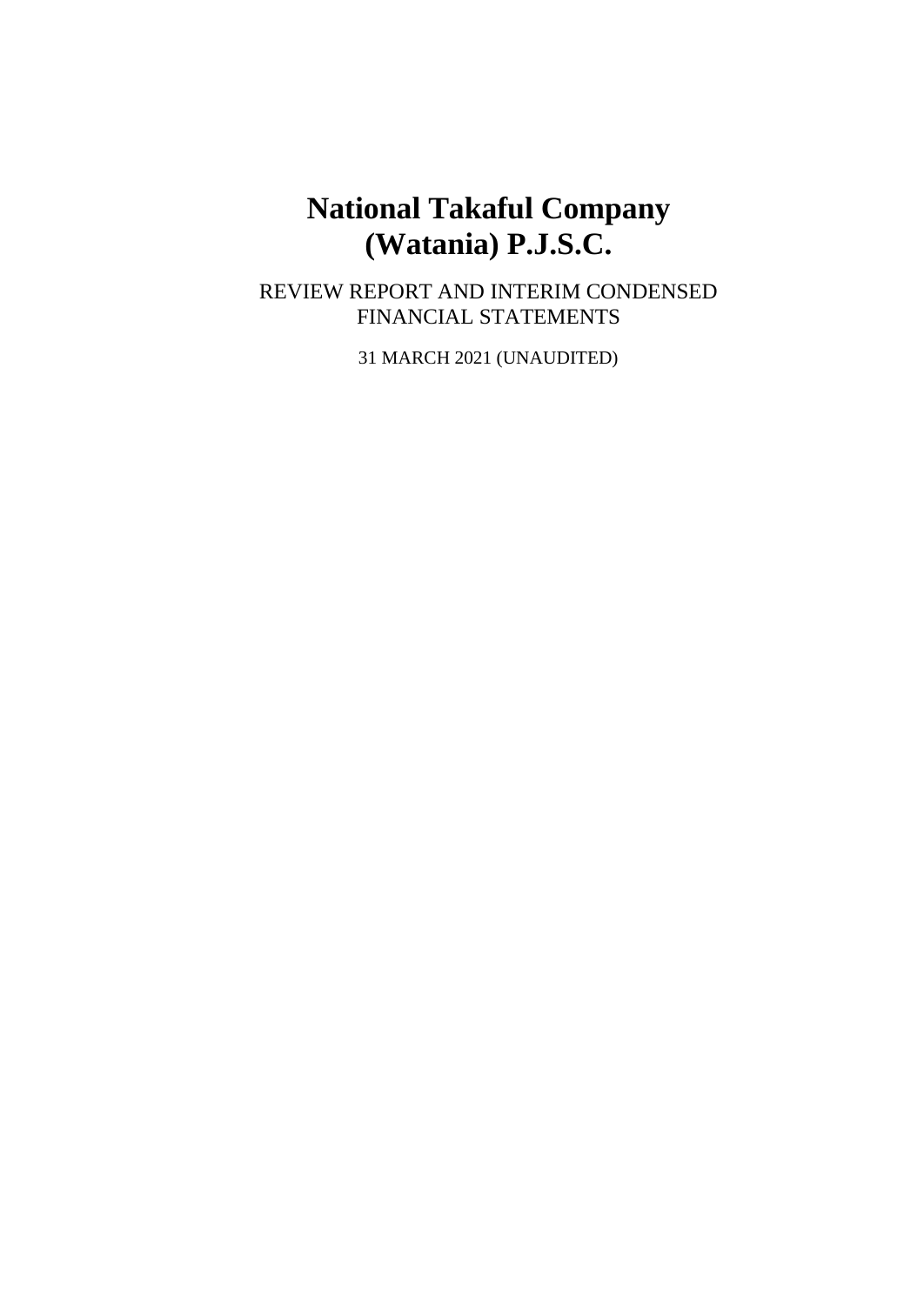# **National Takaful Company (Watania) P.J.S.C.**

DIRECTORS' REPORT

31 MARCH 2021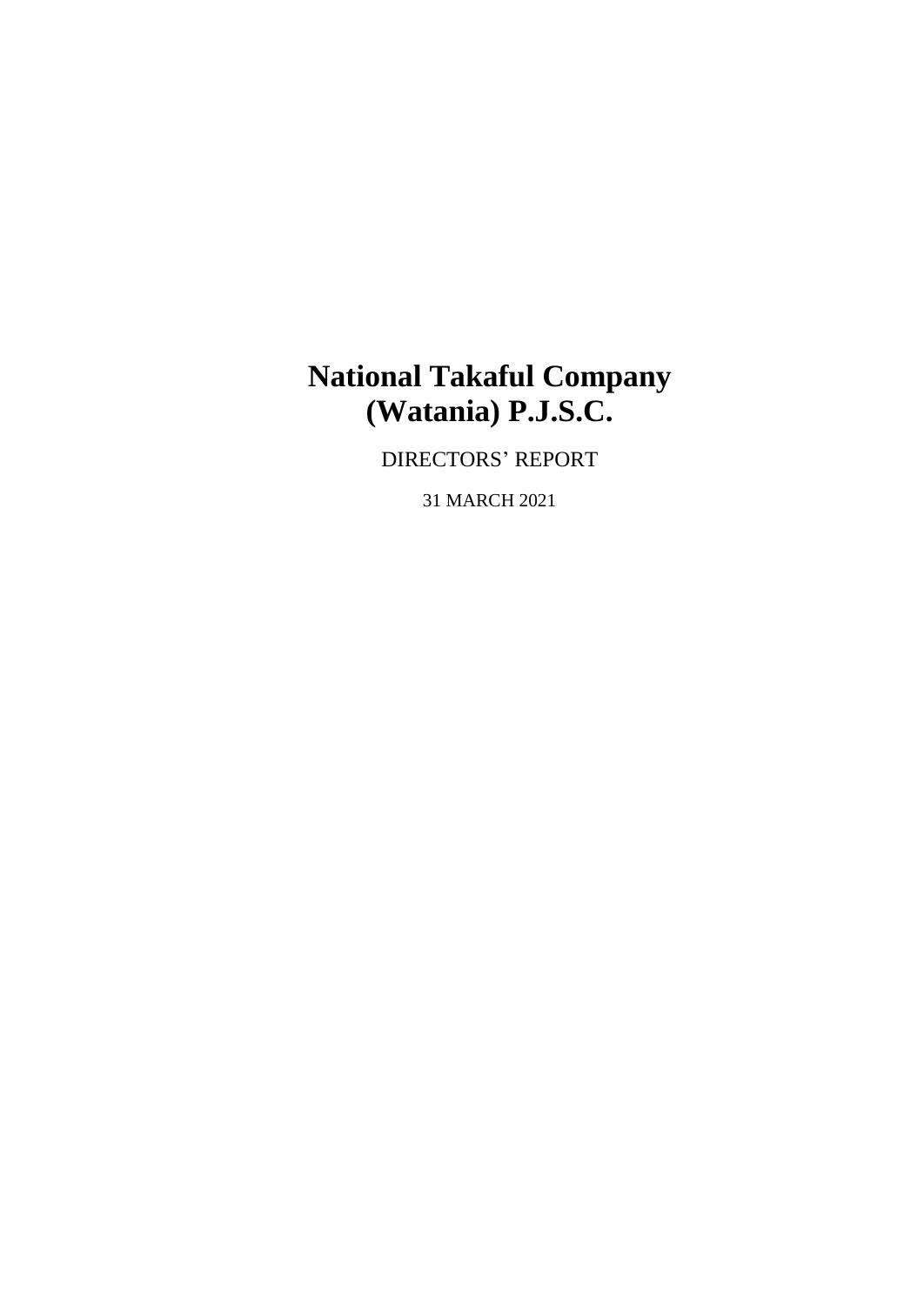National Takaful Company (Watania) P.J.S.C. Independent auditors' report 31 March 2021

P.O.Box 6457. Abs Dhabi, unded Arab Emirates Tel (++7) die 13 3885<br>Fax: ++71 die 12 4900 E-mail: nto@vastania.nd

وطنية للتكافل<br>watania

صيب ١٤٥٧ أنوحتين الإمارات العربية المبحدة مانف AAAA مانه<br>مانف AAAA مانه ب informational and deleted by

www.watania.ar 800-WATANIA(9282642)

### DIRECTOR'S STATEMENT FOR THE QUARTER ENDED MARCH 31, 2021

The Board of Directors is pleased to share its report for the quarter ended March 31, 2021 together with the Financial Statements as at that date.

#### Key highlights of the results are:

- Gross Written Contribution (GWC) of AED 93.3mn compared to AED 118.8mn in 2020.
- The claims ratio for Q1FY21 decreased to 61.7% from 68.4% in Q1FY20.  $\blacksquare$
- The expense ratio in Q1FY21 was 20.4% as compared to 16.0% in Q1FY20 primarily due to fall in GWC and Net ö Earned Contribution.
- Overall combined ratio stood at 99.3% in Q1FY21 as compared to 99.8% in O1FY20.
- Investment income for the quarter stood at AED 3.6mn as compared to AED 2.2mn in Q1FY20 due to better  $\bullet$ performance of the equity portfolio.
- The Company achieved net profit of AED 3.9mn in QIFY21 as compared to AED 2.3mn in QIFY20.
- Annualized return on Equity for 2020 was 15.3%.

Our net profit for the first quarter has shown a growth of 56% over 2020 on the back of better underwriting performance and investment profit. The trend in business, however, continues to be challenging. Our two key portfolios are witnessing a stiff price competition which is bound to have a negative impact on underwriting performance if the market continues to persist in that direction. Liquidity continues to be a challenge in the market. Outstanding receivable days has shown an increase compared to the previous quarter. However, we continue to monitor our ageing strictly along with being conservative in our provisioning policy.

Investment performance during the quarter was led by improvement in the performance of the equity portfolio. Local equity markets performed well which led to an increase of 67% in overall investment income. Although real estate prices have stabilized and shown some improvement over the previous year, the rental income witnessed a fall due to a y-o-y decline in rentals and pressure on occupancy. Fixed income portfolio continues to be under pressure due to low yields. We expect investment performance to be mixed with fixed income generating assets to be under pressure due to low yields.

#### Outlook

Real GDP in UAE is expected to grow by 2% in 2021 from negative 6%(e) in 2020. We should see the impact of that growth in company's financials in 2022. We expect the pressure on company's top-line to persist for the rest of the year. However, we believe our disciplined underwriting along with strict monitoring of expenses will help us achieve our profitability target for the year.

We would like to sincerely thank United Arab Emirates Government, Insurance Authority, our Clients and Business partners for their confidence in Watania. We acknowledge and thank the management team and employees for their hard work and dedication.

Dr. Ali Saeed Bin Harmel Aldhaheri Chairman National Takaful Company (Watania)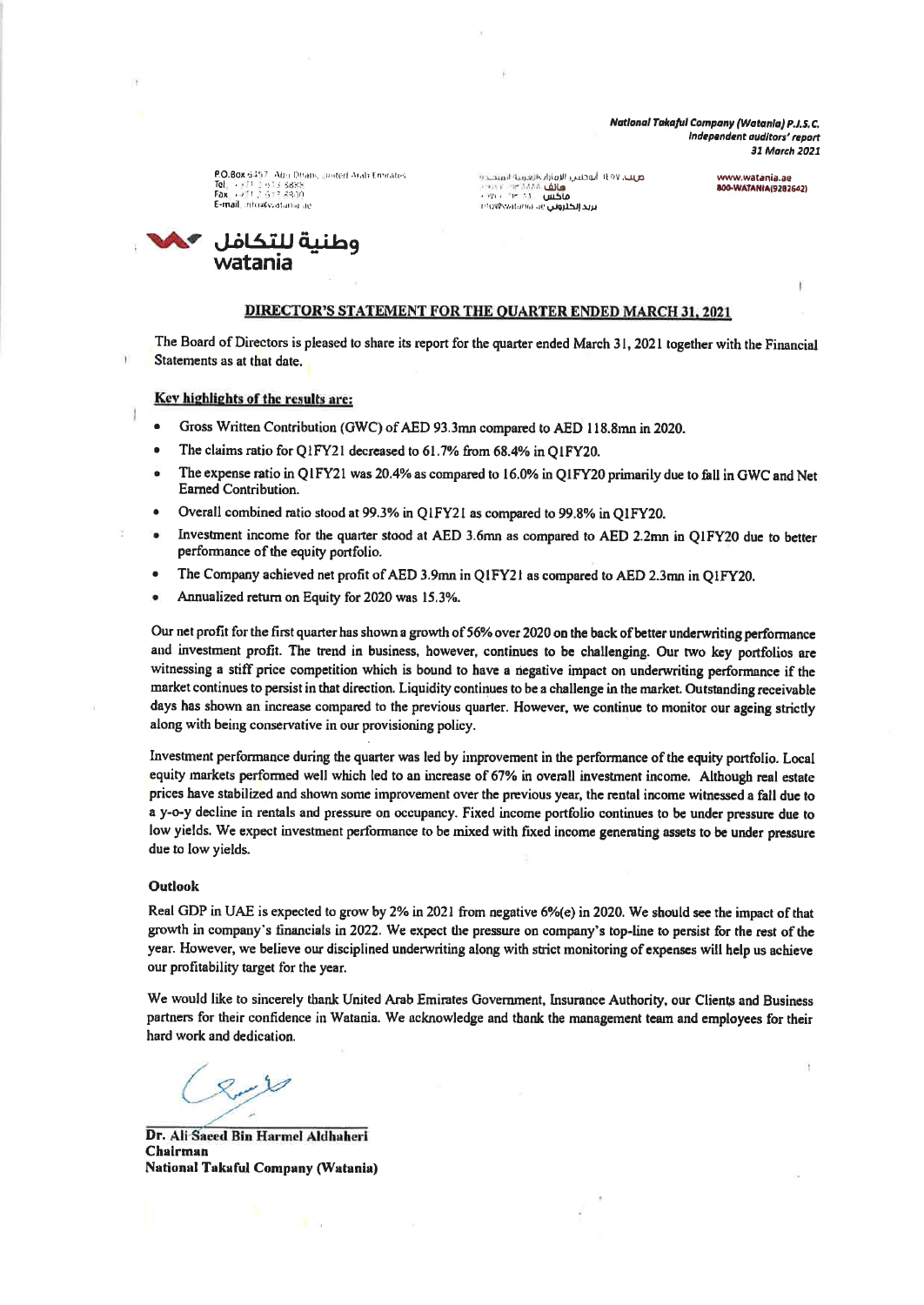# **National Takaful Company (Watania) P.J.S.C.**

# INTERIM CONDENSED FINANCIAL STATEMENTS

31 MARCH 2021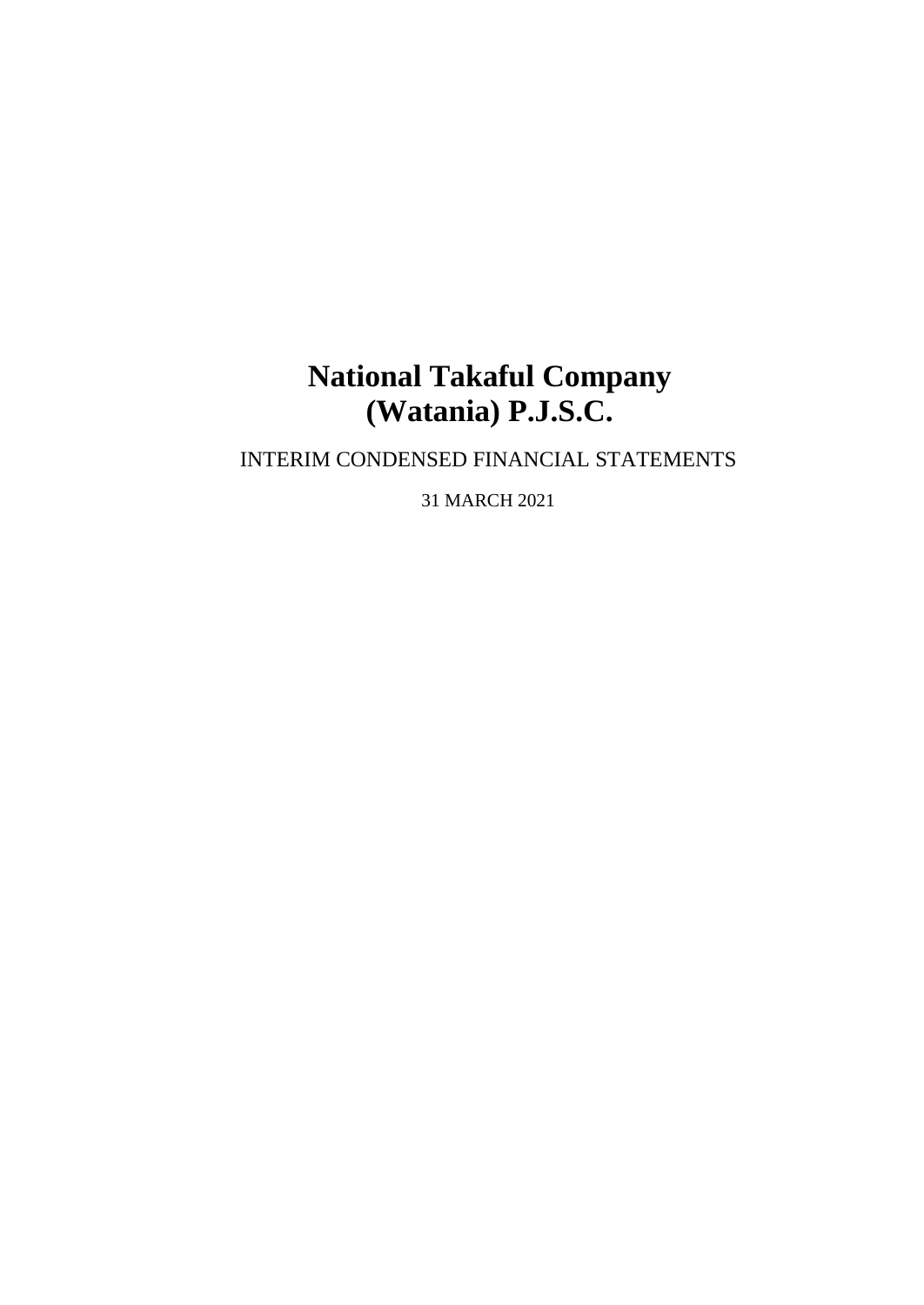

**Ernst & Young Middle East (Abu Dhabi Branch)** P.O. Box 136 Nation Towers, Tower 2 Corniche Road West Abu Dhabi, United Arab Emirates Tel: +971 2 417 4400 +971 2 627 7522 Fax: +971 2 627 3383 [abudhabi@ae.ey.com](mailto:abudhabi@ae.ey.com) [ey.com](http://www.ey.com/mena)

## **REPORT ON REVIEW OF INTERIM CONDENSED FINANCIAL STATEMENTS TO THE BOARD OF DIRECTORS OF NATIONAL TAKAFUL COMPANY (WATANIA) P.J.S.C.**

### *Introduction*

We have reviewed the accompanying interim condensed financial statements of National Takaful Company (Watania) P.J.S.C. (the "Company") as at 31 March 2021, comprising of the interim statement of financial position as at 31 March 2021 and the related interim statements of income, comprehensive income, changes in equity and cash flows for the three-month period then ended and explanatory notes. Management is responsible for the preparation and presentation of these interim condensed financial statements in accordance with International Accounting Standard IAS 34 Interim Financial Reporting ("IAS 34"). Our responsibility is to express a conclusion on these interim condensed financial statements based on our review.

#### *Scope of review*

We conducted our review in accordance with International Standard on Review Engagements 2410*, ''Review of Interim Financial Information Performed by the Independent Auditor of the Entity"* A review of interim financial information consists of making inquiries, primarily of persons responsible for financial and accounting matters, and applying analytical and other review procedures. A review is substantially less in scope than an audit conducted in accordance with International Standards on Auditing and consequently does not enable us to obtain assurance that we would become aware of all significant matters that might be identified in an audit. Accordingly, we do not express an audit opinion.

### *Conclusion*

Based on our review, nothing has come to our attention that causes us to believe that the accompanying interim condensed financial statements are not prepared, in all material respects, in accordance with IAS 34.

 $\overline{Z}$ 

Signed by: Raed Ahmad Partner Ernst & Young Registration No 811

9 May 2021 Abu Dhabi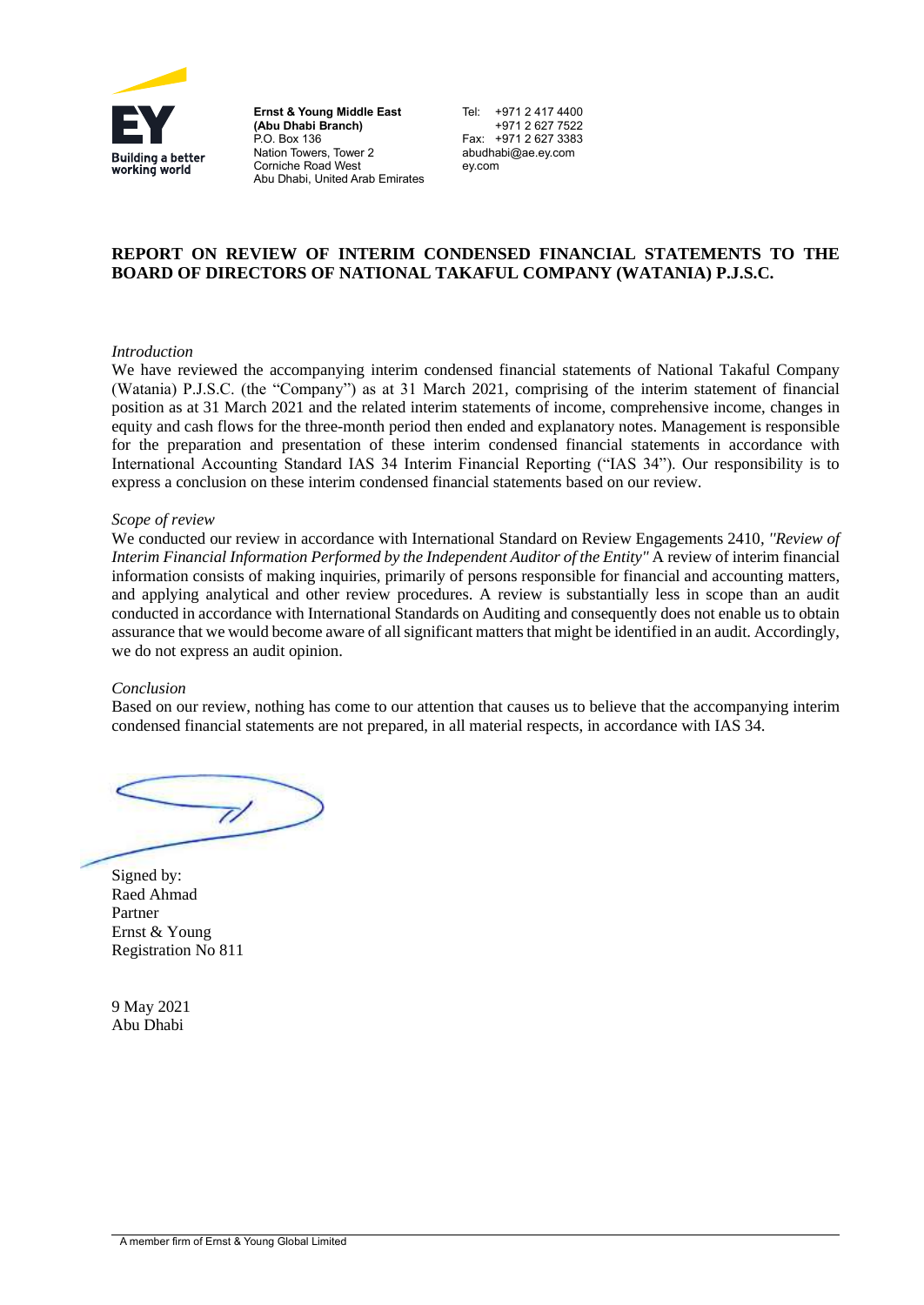# National Takaful Company (Watania) P.J.S.C.

# INTERIM STATEMENT OF FINANCIAL POSITION (UNAUDITED) As at 31 March 2021

|                                                                              |                     | <b>31 March</b><br>2021       | 31 December<br>2020         |
|------------------------------------------------------------------------------|---------------------|-------------------------------|-----------------------------|
|                                                                              | <b>Notes</b>        | (Unaudited)<br><b>AED'000</b> | (Audited)<br><b>AED'000</b> |
|                                                                              |                     |                               |                             |
| <b>ASSETS</b><br>Takaful operations' assets                                  |                     |                               |                             |
| Investments carried at fair value through other comprehensive income         | 10                  |                               |                             |
| Investment properties                                                        |                     | 55,345<br>4,600               | 53,987                      |
| Deferred policy acquisition cost                                             |                     | 15,440                        | 4,600<br>14,609             |
| Retakaful share of unearned contribution                                     | $\mathbf{u}$        | 58,967                        | 59,139                      |
| Retakaful share of claims                                                    | $\mathbf{1}$        | 51, 247                       | 53,466                      |
| Advances, deposits and other assets                                          |                     | 5,087                         | 5,117                       |
| Contributions and retakaful bulances receivables<br>Restricted bank deposits | Ś                   | 118.549                       | 105,362                     |
| Wakala deposits                                                              | 6<br>$\overline{7}$ | 15,249                        | 15,249                      |
| Cash and cash equivalents                                                    | 8                   | 45,000<br>31.696              | 50,000                      |
|                                                                              |                     |                               | 27.094                      |
| Total takaful operations' assets                                             |                     | 401.180                       | 388.623                     |
| Shareholders' assets                                                         |                     |                               |                             |
| Property and equipment<br>Intangible assets                                  |                     | 1,125                         | 1,254                       |
| Right-of-use-assets                                                          | $\boldsymbol{9}$    | 2,115                         | 1,841                       |
| Investments carried at fair value through other comprehensive income         | 10                  | 8,360<br>38,235               | 8,608                       |
| Investment properties                                                        |                     | 15,410                        | 35,531<br>15,410            |
| Statutory deposit                                                            | 4                   | 6,000                         | 6,000                       |
| Advances, deposits and other assets                                          |                     | 4,749                         | 1,957                       |
| Restricted bank deposits                                                     | 6                   | 2,000                         | 2,000                       |
| Due from policyholders                                                       | 14                  | 34.716                        | 43,559                      |
| Cash and cosh equivalents                                                    | 8                   | <u> 24.925</u>                | 11.510                      |
| Total shareholders' assets                                                   |                     | 137.625                       | 127,670                     |
| <b>TOTAL ASSETS</b>                                                          |                     | 538,805                       | 516.293                     |
| Liabilities                                                                  |                     |                               |                             |
| Takaful operations' liabilities                                              |                     |                               |                             |
| Takaful and retakaful payables                                               |                     | 94,787                        | 82.016                      |
| Takaful contract liabilities                                                 | $\mathbf{u}$        | 253,455                       | 245,225                     |
| Unearned retakaful commission income                                         |                     | 5,236                         | 5.547                       |
| <b>Other liabilities</b><br>Due to shareholders                              |                     | 12.986                        | 12.276                      |
|                                                                              |                     | <u>-34.716</u>                | 13.559                      |
| Total takaful operations liabilities                                         |                     | 401.180                       | 388.623                     |
| <b>Shareholders' liabilities</b><br>Other liabilities                        |                     |                               |                             |
| Employees' end of service benefits                                           |                     | 7.431                         | 7.124                       |
| Leuse liabilities                                                            | 9                   | 8,565<br>8.592                | 7,839                       |
| Total shareholders' liabilities                                              |                     |                               | 8.606                       |
|                                                                              |                     | 24.588                        | <u>23.569</u>               |
| <b>Total linbilities</b>                                                     |                     | <b>125.76B</b>                | 112.192                     |
| Participants' account                                                        |                     |                               |                             |
| Property and liability takaful fund                                          | 13                  | (183,390)                     | (177,061)                   |
| Qard hasan - financed by shareholders                                        | 13                  | 183.390                       | 177.061                     |
| Total surplus in participants' account                                       |                     |                               |                             |
| Shareholders' equity                                                         |                     |                               |                             |
| Shore capital                                                                | $\mathbf{12}$       | 150,000                       | 150,000                     |
| Legal reserve<br>Retakaful default reserve                                   |                     | 4,609                         | 4,609                       |
| Revaluation reserve                                                          |                     | 648                           | 648                         |
| Accumulated losses                                                           |                     | (2, 041)<br>140.179)          | (4,713)<br>146.443)         |
| Total shareholders' equity                                                   |                     | <u>113.037</u>                | T04 TOT                     |
| TOTAL LIABILITIES, PARTICIPANTS'                                             |                     |                               |                             |
| <b>ACCOUNT AND SHAREHOLDERS' EQUITY</b>                                      |                     | 538.805                       | 516.293                     |

 $8 - 10$ Chainnan

 $\bar{l}$ 

Chief Executive Officer

The attached notes 1 to 22 form an integral part of these interim condensed financial information.

 $\overline{2}$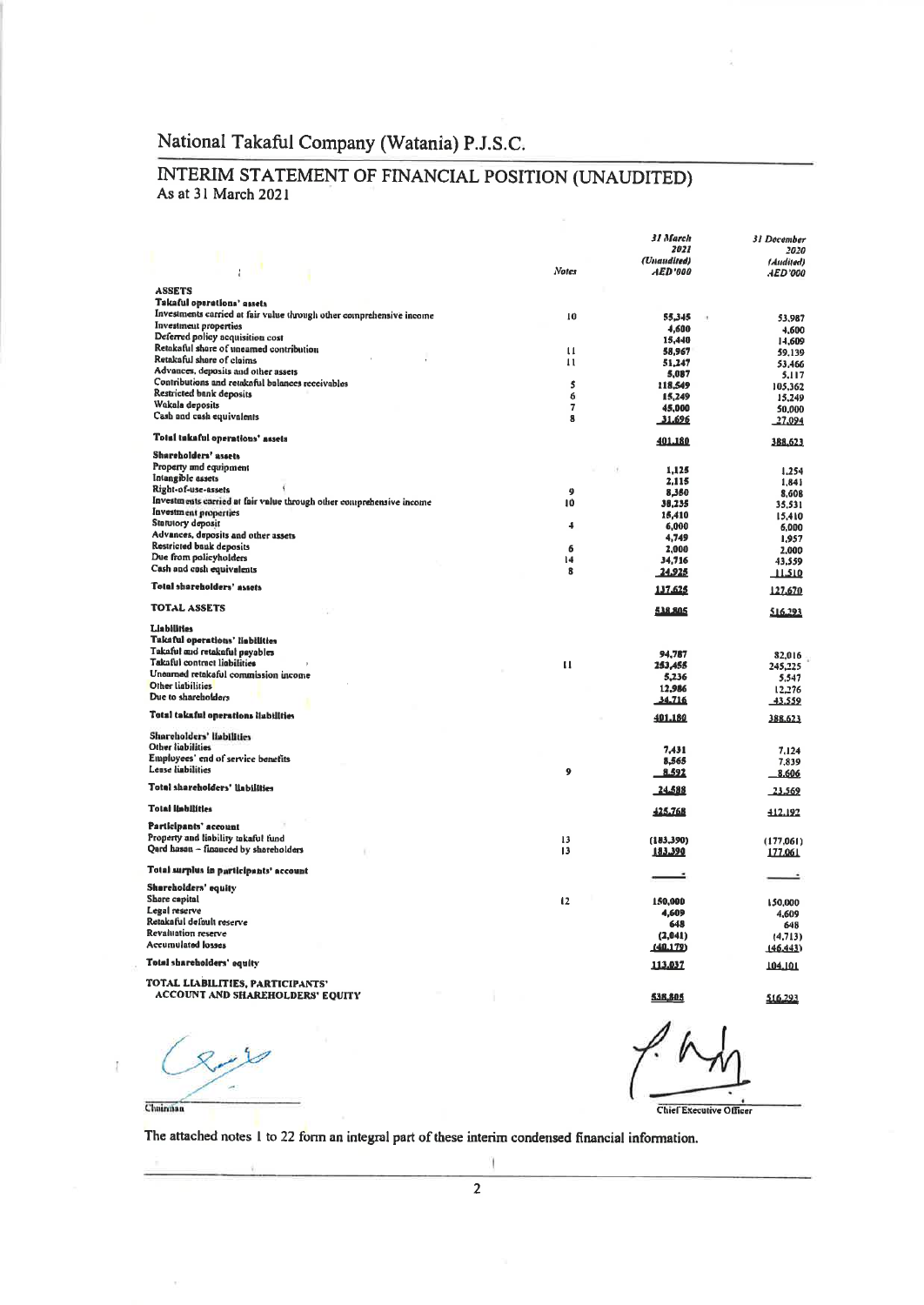# INTERIM STATEMENT OF INCOME (UNAUDITED)

For the period ended 31 March 2021

|                                                                           |              |                                       | <b>Three months ended</b><br>31 March |
|---------------------------------------------------------------------------|--------------|---------------------------------------|---------------------------------------|
|                                                                           | <b>Notes</b> | 2021<br>(Unaudited)<br><b>AED'000</b> | 2020<br>(Unaudited)<br><b>AED'000</b> |
| Attributable to policyholders'                                            |              |                                       |                                       |
| Gross contributions written                                               | 16           | 93,261                                | 118,748                               |
| Retakaful contributions ceded                                             | 16           | (30,703)                              | (44,520)                              |
| <b>Net takaful contributions</b>                                          |              | 62,558                                | 74,228                                |
| Change in net unearned contributions reserve                              |              | (15,061)                              | (19,792)                              |
| Net takaful contributions earned                                          | 16           | 47,497                                | 54,436                                |
| Commissions earned                                                        |              | <u>2,891</u>                          | 3,317                                 |
| <b>Gross takaful income</b>                                               |              | 50,388                                | 57,753                                |
| Gross claims paid                                                         |              | (55, 443)                             | (59,617)                              |
| Retakaful share of claims paid                                            |              | 21,701                                | 21,605                                |
| Net claims paid                                                           |              | (33,742)                              | (38,012)                              |
| Change in gross outstanding claims reserve                                |              | 6,870                                 | (5,229)                               |
| Change in retakaful share of outstanding claims reserve                   |              | (2,547)                               | 5,708                                 |
| Change in net incurred but not reported claims reserve                    |              | 64                                    | 279                                   |
| Change in unallocated loss adjustment expense reserve                     |              | <u>53</u>                             | 27                                    |
| Net takaful claims incurred                                               |              | (29, 302)                             | (37, 227)                             |
| Other underwriting expenses                                               |              | (4, 418)                              | (3,359)                               |
| <b>Total takaful expenses</b>                                             |              | (33, 720)                             | (40,586)                              |
| Net takaful income                                                        |              | 16,668                                | 17,167                                |
| Policyholders' investments income                                         |              | 460                                   | 745                                   |
| Wakala fees                                                               | 17           | (23,315)                              | (33,248)                              |
| Mudarib's share                                                           |              | (161)                                 | (261)                                 |
| Other income                                                              |              | 19                                    | <u> 198</u>                           |
| Deficit of takaful result for the period                                  |              | (6.329)                               | (15,399)                              |
| <b>Attributable to shareholders'</b>                                      |              |                                       |                                       |
| Shareholders' investments and other income, net                           | 18           | 3,164                                 | 1,424                                 |
| Wakala fees from policyholders                                            | 17           | 23,315                                | 33,248                                |
| Mudarib's share from policyholders<br>General and administrative expenses | 19           | 161<br>(9,589)                        | 261<br>(8,574)                        |
| Commissions expense                                                       |              | (6,638)                               | (8,578)                               |
| Finance cost                                                              | 9            | (111)                                 | (110)                                 |
| Deficit from takaful operations                                           |              | (6,329)                               | (15,399)                              |
| <b>NET PROFIT FOR THE PERIOD</b>                                          |              | <u>3,973</u>                          | 2,272                                 |
| Basic and diluted earnings per share                                      | 20           | 0.03                                  | 0.02                                  |

The attached notes 1 to 22 form an integral part of these interim condensed financial information.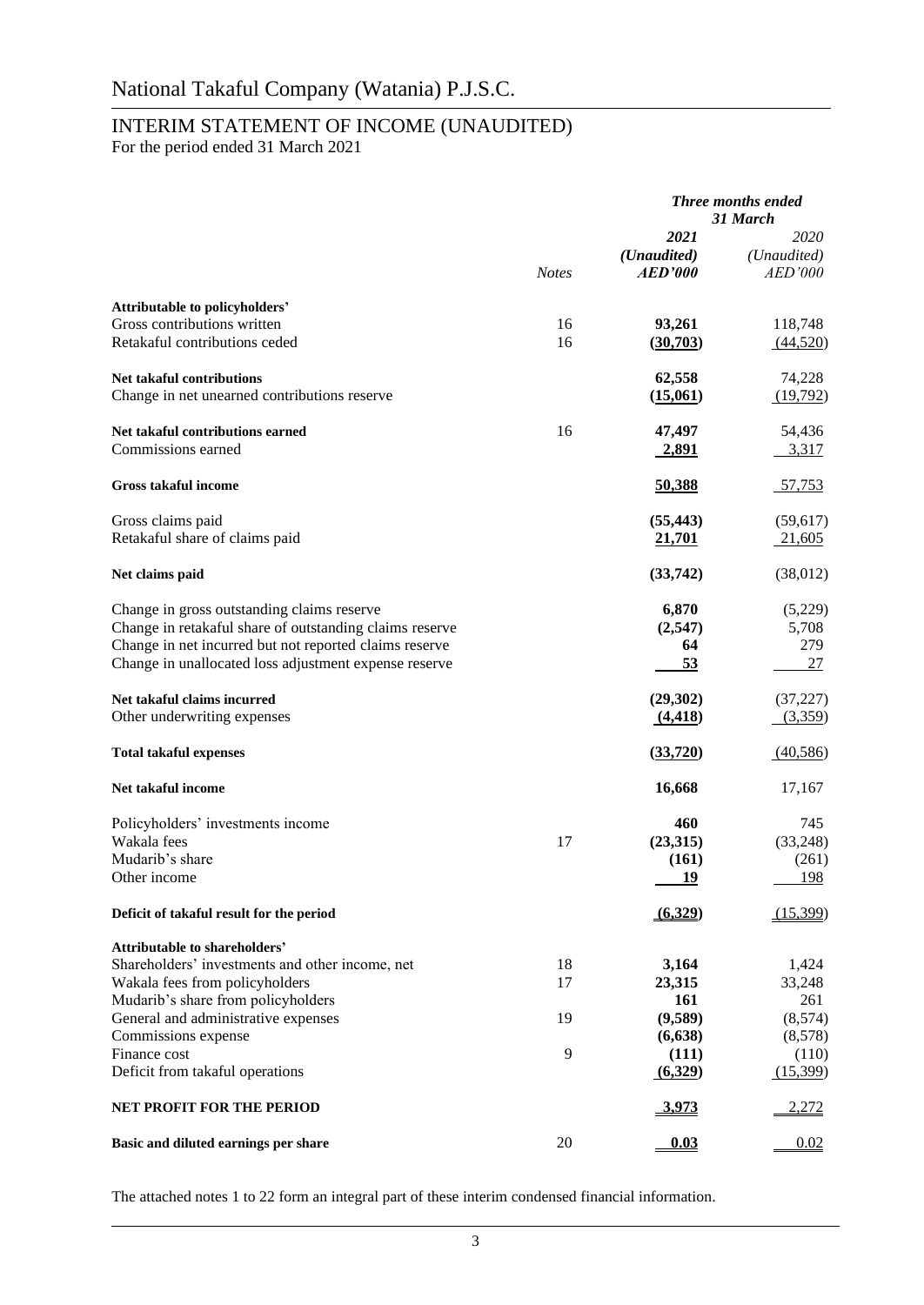# INTERIM STATEMENT OF COMPREHENSIVE INCOME (UNAUDITED) For the period ended 31 March 2021

|                                                                                                                                                                                                                     |              | <b>Three months ended</b><br>31 March |                                       |  |
|---------------------------------------------------------------------------------------------------------------------------------------------------------------------------------------------------------------------|--------------|---------------------------------------|---------------------------------------|--|
|                                                                                                                                                                                                                     | <b>Notes</b> | 2021<br>(Unaudited)<br>AED'000        | 2020<br>(Unaudited)<br><i>AED'000</i> |  |
| Net profit for the period                                                                                                                                                                                           |              | 3,973                                 | 2,272                                 |  |
| Other comprehensive income (loss)<br>Items that will not be reclassified<br>subsequently to statement of income:<br>Change in fair value of investments carried at<br>fair value through other comprehensive income | 10           | 5,001                                 | (15, 497)                             |  |
| Items that will be reclassified subsequently to statement of income:<br>Change in the fair value of financial assets carried at fair value<br>through other comprehensive income                                    | 10           | (38)                                  |                                       |  |
| Impairment on financial assets designated as available for sale                                                                                                                                                     |              |                                       |                                       |  |
| Other comprehensive income (loss) for the period                                                                                                                                                                    |              | 4,963                                 | (15, 497)                             |  |
| TOTAL COMPREHENSIVE INCOME (LOSS) FOR THE PERIOD                                                                                                                                                                    |              | 8,936                                 | (13,225)                              |  |

The attached notes 1 to 22 form an integral part of these interim condensed financial information.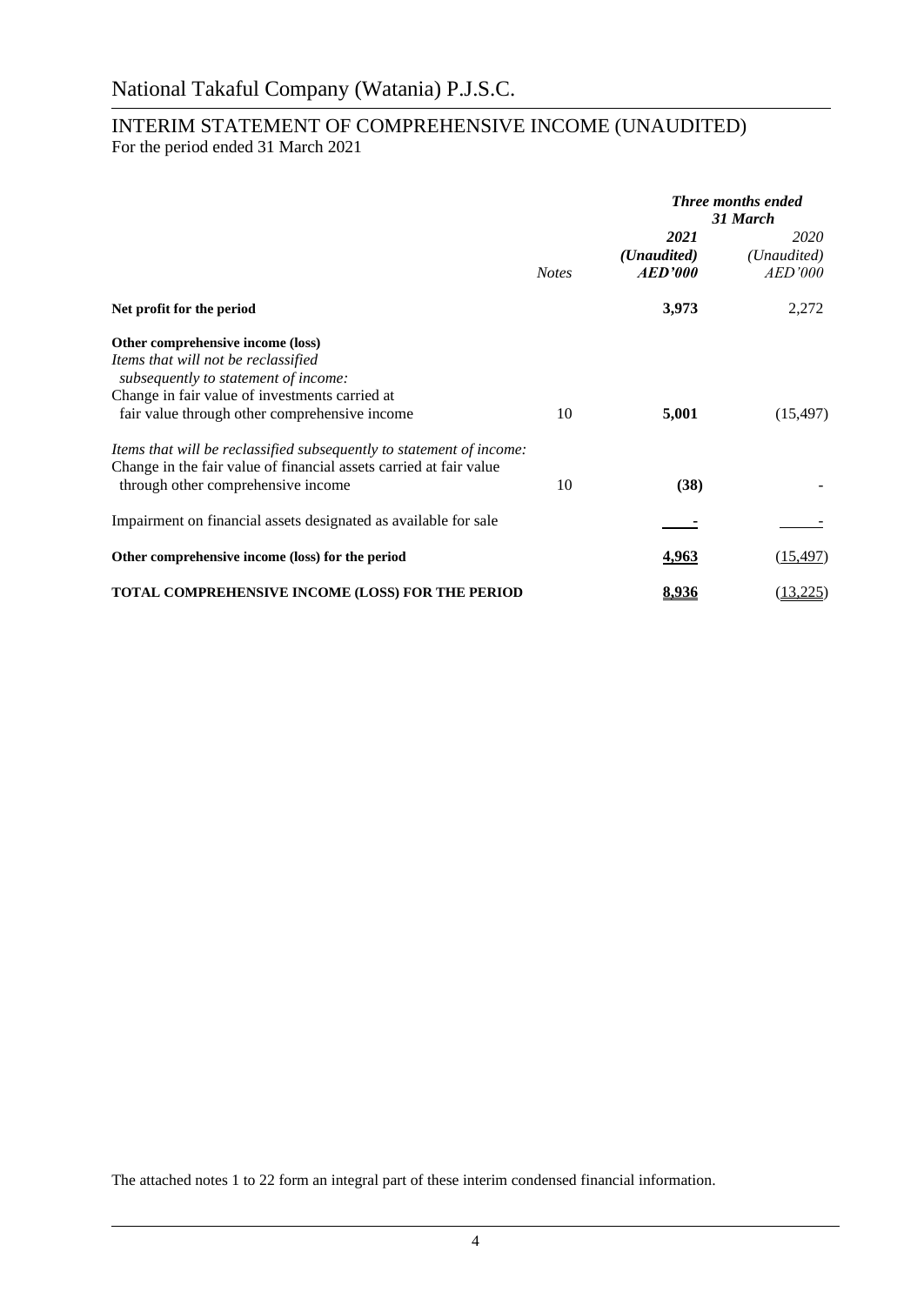# National Takaful Company (Watania) P.J.S.C.

# INTERIM STATEMENT OF CHANGES IN EQUITY (UNAUDITED)

For the period ended 31 March 2021

|                                                                                                                      | <b>Share</b><br>capital<br><i>AED'000</i> | Legal<br>reserve<br>AED'000 | Retakaful<br>default<br>reserve<br>AED'000 | Revaluation<br>reserve<br>AED'000 | Accumulated<br>losses<br>AED'000 | Total<br>shareholders'<br>equity<br>AED'000 |
|----------------------------------------------------------------------------------------------------------------------|-------------------------------------------|-----------------------------|--------------------------------------------|-----------------------------------|----------------------------------|---------------------------------------------|
| As at 1 January 2020 (Audited)                                                                                       | 150,000                                   | 2,766                       |                                            | (4,911)                           | (54, 835)                        | 93,020                                      |
| Profit for the period<br>Other comprehensive loss for the period                                                     |                                           |                             |                                            | (15, 497)                         | 2,272                            | 2,272<br>(15, 497)                          |
| Total comprehensive loss for the period                                                                              |                                           |                             |                                            | (15, 497)                         | 2,272                            | (13,225)                                    |
| Transfer to retained earnings on disposal of investments<br>carried at fair value through other comprehensive income |                                           |                             |                                            | (156)                             | 156                              |                                             |
| As at 31 March 2020 (Unaudited)                                                                                      | 150,000                                   | 2,766                       |                                            | (20, 564)                         | (52, 407)                        | 79,795                                      |
| As at 1 January 2021 (Audited)                                                                                       | 150,000                                   | 4,609                       | 648                                        | (4,713)                           | (46, 443)                        | 104,101                                     |
| Profit for the period<br>Other comprehensive income for the period                                                   |                                           |                             |                                            | 4,963                             | 3,973                            | 3,973<br>4,963                              |
| Total comprehensive income for the period                                                                            |                                           |                             |                                            | 4,963                             | 3,973                            | 8,936                                       |
| Disposal of investments carried at fair value<br>through other comprehensive income                                  |                                           |                             |                                            | (2,291)                           | 2,291                            |                                             |
| As at 31 March 2021 (Unaudited)                                                                                      | 150,000                                   | 4,609                       | 648                                        | (2,041)                           | (40,179)                         | 113,037                                     |

The attached notes 1 to 22 form an integral part of these interim condensed financial information.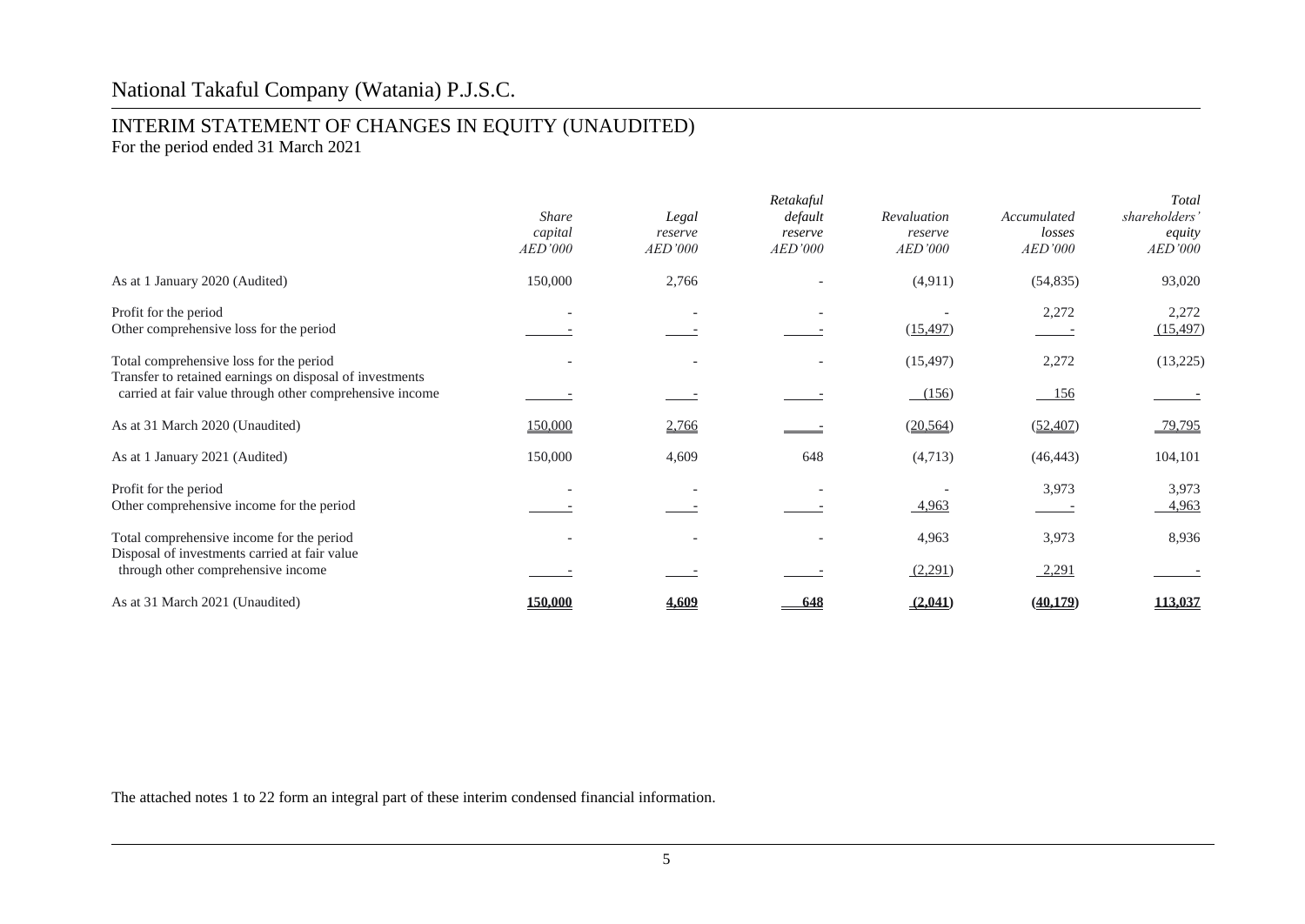# INTERIM STATEMENT OF CASHFLOWS (UNAUDITED)

For the period ended 31 March 2021

|                                                                                                                                            |              | <b>Three months ended</b><br>31 March        |                                       |
|--------------------------------------------------------------------------------------------------------------------------------------------|--------------|----------------------------------------------|---------------------------------------|
|                                                                                                                                            | <b>Notes</b> | 2021<br>(Unaudited)<br><i><b>AED'000</b></i> | 2020<br>(Unaudited)<br><i>AED'000</i> |
| <b>OPERATING ACTIVITIES</b><br>Profit for the period                                                                                       |              | 3,973                                        | 2,272                                 |
| Adjustment for:<br>Unearned contributions reserve, net                                                                                     |              | 15,061                                       | 19,792                                |
| Change in gross outstanding claims and<br>claims incurred but not reported reserves<br>Change in retakaful share of outstanding claims and |              | (6, 659)                                     | 5,378                                 |
| claims incurred but not reported reserves<br>Depreciation of property and equipment and right-of-use assets                                |              | 2,219                                        | (6,163)                               |
| and amortisation of intangible assets                                                                                                      | 19           | 489                                          | 504                                   |
| Provision for end of service benefits                                                                                                      |              | 726                                          | 573                                   |
| Provision for impairment of contributions and retakaful receivables<br>Finance cost                                                        | 5 & 19       | 356<br>111                                   | 364<br>110                            |
| Dividend income                                                                                                                            | 18           | (2,252)                                      | (765)                                 |
|                                                                                                                                            |              | 14,024                                       | 22,065                                |
| Working changes in:                                                                                                                        |              |                                              |                                       |
| Contributions and retakaful receivables<br>Advances, deposit and other assets                                                              |              | (13,543)<br>(2,762)                          | (19,069)<br>(1,934)                   |
| Takaful and retakaful payables                                                                                                             |              | 12,771                                       | 22,992                                |
| Deferred policy acquisition cost                                                                                                           |              | (831)                                        | (2, 419)                              |
| Unearned retakaful commission income                                                                                                       |              | (311)                                        | 1,213                                 |
| Other liabilities                                                                                                                          |              | <u>1,017</u>                                 | 167                                   |
| Net cash flows from operating activities                                                                                                   |              | <u>10,365</u>                                | 23,015                                |
| <b>INVESTING ACTIVITIES</b>                                                                                                                |              |                                              |                                       |
| Purchase of property and equipment                                                                                                         |              | (48)                                         | (186)                                 |
| Purchase of intangible assets                                                                                                              |              | (328)                                        | (256)                                 |
| Purchase of investments                                                                                                                    | 10           | (25, 014)                                    | (8,076)                               |
| Proceeds from disposal of investments                                                                                                      |              | 25,915<br>5,000                              | 3,921<br>7,325                        |
| Restricted and wakala deposits<br>Dividends received                                                                                       |              | <u>2,252</u>                                 | 765                                   |
| Net cash flows from investing activities                                                                                                   |              | 7,777                                        | 3,493                                 |
| <b>FINANCING ACTIVITY</b>                                                                                                                  |              |                                              |                                       |
| Lease liabilities instalment paid                                                                                                          | 9            | (125)                                        | (1,015)                               |
| Cash flow used in financing activity                                                                                                       |              | (125)                                        | (1,015)                               |
| NET INCREASE IN CASH AND CASH EQUIVALENTS                                                                                                  |              | 18,017                                       | 25,493                                |
| Cash and cash equivalents at the beginning of the period                                                                                   |              | 38,604                                       | 45,434                                |
| CASH AND CASH EQUIVALENTS AT THE END OF THE PERIOD                                                                                         | 8            | 56,621                                       | 70,927                                |

The attached notes 1 to 22 form an integral part of these interim condensed financial statements.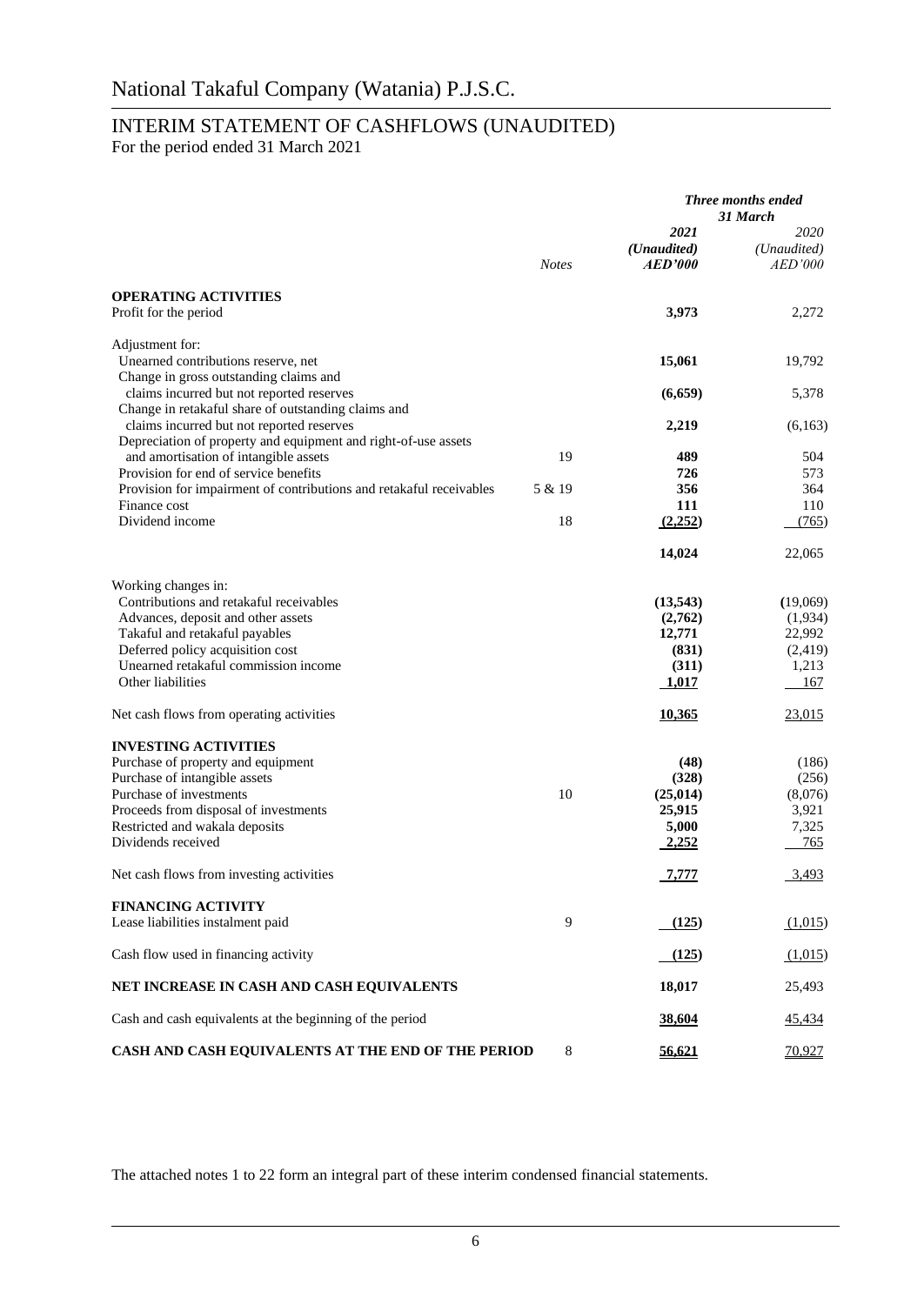## **1 LEGAL STATUS AND ACTIVITIES**

National Takaful Company (Watania) PJSC (the "Company") was incorporated in the Emirate of Abu Dhabi, United Arab Emirates on 12 July 2011 as a public joint stock company in accordance with the United Arab Emirates Federal Law No. (2) of 2015. Incorporation of the Company was approved by the Ministry of Economy with a ministerial resolution no. (379) on 28 June 2011.

The registered office address of the Company is P.O. Box No. 6457 Abu Dhabi, United Arab Emirates. The Company is primarily authorised to engage in providing all classes of non family takaful solutions in accordance with UAE Federal Law No. (6) of 2007 concerning establishment of the insurance authority and organisation of it is operations, and is registered with the Insurance Companies Register of Insurance Authority of U.A.E. under registration no. (90).

The accompanying interim condensed financial statements of the Company for the period ended 31 March 2021 have been authorised for issue in accordance with a resolution of the Board of Directors on 9 May 2021.

## **2 BASIS OF PREPARATION**

## **Statement of compliance**

These interim condensed financial statements have been prepared in accordance with International Accounting Standard ("IAS") 34, Interim Financial Reporting.

The interim condensed financial statements do not contain all information and disclosures required for full financial statements prepared in accordance with International Financial Reporting Standards, and should be read in conjunction with the Company's annual financial statements as at 31 December 2020. In addition, results for the period ended 31 March 2021 are not necessarily indicative of the results for the year ending 31 December 2021.

The interim condensed financial statements have been prepared on the historical cost basis except for the investments carried at fair value through other comprehensive income and investment properties.

The interim condensed financial statements are presented in United Arab Emirates Dirhams ("AED"), being the functional and presentation currency of the Company. All the values are rounded to the nearest thousand (AED'000) except when otherwise indicated.

### **Use of estimates and judgement**

The preparation of these interim condensed financial statements requires management to make judgements, estimates and assumptions that affect the application of accounting policies and reported amounts of assets and liabilities, income and expense. Actual results may differ from these estimates.

In preparing these interim condensed financial statements, the significant judgements made by management in applying the Company's accounting policies and the key sources of estimation and uncertainty were the same as those that were applied to the financial statements as at and for the year ended 31 December 2020.

### *Impact of novel coronavirus (COVID-19)*

The outbreak of COVID-19 continues to progress and evolve, causing disruption to business and economic activity. There has been macro economic uncertainty with regards to prices and demand for commodities. However, the scale and duration of these developments remain uncertain but could impact earnings, cash flow and financial condition. The Company is monitoring the evolution of the COVID 19 pandemic and will continue to assess further impacts going forward.

The currently known impacts of COVID-19 on the Company are slight delays in customers collections due to Covid-19 but management is closely monitoring the situation and has kept adequate provision for expected credit losses. In addition, there was a drop in contributions written during the period as a result of the continuance impact from COVID-19, which management is currently putting efforts to address in subsequent periods. The management does not anticipate a future material impact of this outbreak on the Company's financial statements at this stage.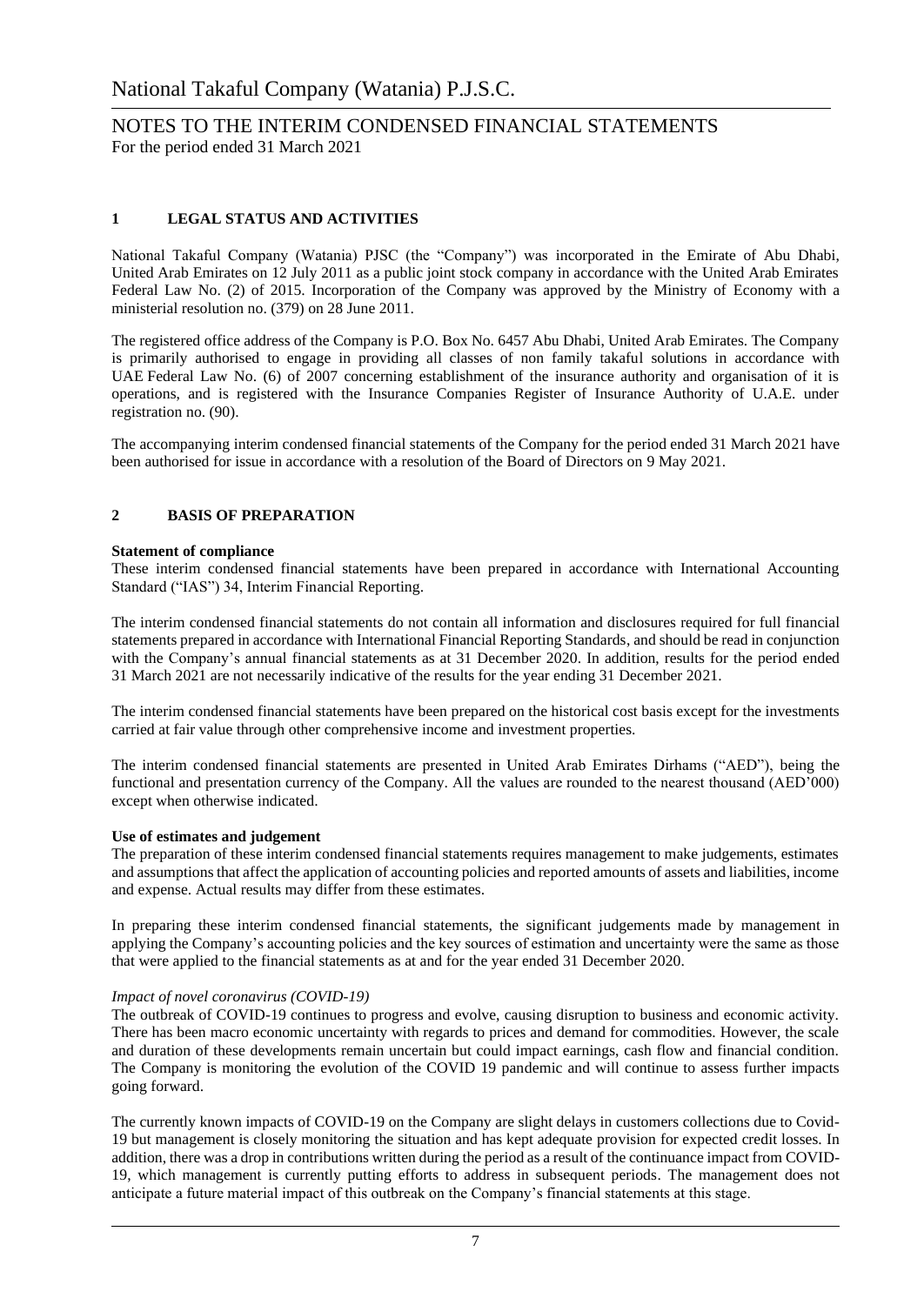## **3 SIGNIFICANT ACCOUNTING POLICIES**

The accounting policies adopted in the preparation of the interim condensed financial statements are the same as those applied by the Company in its financial statements as at and for the year ended 31 December 2020, except for the adoption of the following new standards effective as of 1 January 2021. The Company has not early adopted any other standard, interpretation or amendment that has been issued but is not yet effective.

• Interest Rate Benchmark Reform - Phase 2: *Amendments to IFRS 9, IAS 39, IFRS 7, IFRS 4 and IFRS 16*

The amendments include the following practical expedients:

- A practical expedient to require contractual changes, or changes to cash flows that are directly required by the reform, to be treated as changes to a floating interest rate, equivalent to a movement in a market rate of interest;
- Permit changes required by IBOR reform to be made to hedge designations and hedge documentation without the hedging relationship being discontinued; and
- Provide temporary relief to entities from having to meet the separately identifiable requirement when an RFR instrument is designated as a hedge of a risk component.

These amendments had no impact on the interim condensed financial statements of the Company. The Company intends to use the practical expedients in future periods if they become applicable.

## **4 STATUTORY DEPOSIT**

In accordance with the requirements of Federal Law No. (6) of 2007, regarding the establishment of the Insurance Authority and Insurance Operations, the Company maintains a bank deposit of AED 6,000 thousand which cannot be utilised without the consent of the UAE Insurance Authority. The statutory deposit is held with a bank in UAE, carrying a profit rate of 2% per annum (31 December 2020: 3.25% per annum).

## **5 CONTRIBUTION AND RETAKAFUL BALANCES RECEIVABLES**

|                                                                                                  | ( <i>Unaudited</i> )<br>31 March<br>2021<br>AED'000 | (Audited)<br>31 December<br>2020<br><i>AED'000</i> |
|--------------------------------------------------------------------------------------------------|-----------------------------------------------------|----------------------------------------------------|
| Due from participants<br>Due from takaful and retakaful operators<br>Due from brokers and agents | 97,454<br>26,173<br>4,956                           | 88,942<br>20,857<br>5,241                          |
| Less: allowance for expected credit losses                                                       | 128,583<br>(10, 034)                                | 115,040<br>(9,678)                                 |
| Net contributions and retakaful receivables                                                      | 118,549                                             | 105,362                                            |

As at 31 March 2021, contributions and retakaful balances receivables at a nominal value of AED 10,034 thousand (31 December 2020: AED 9,678 thousand) were impaired.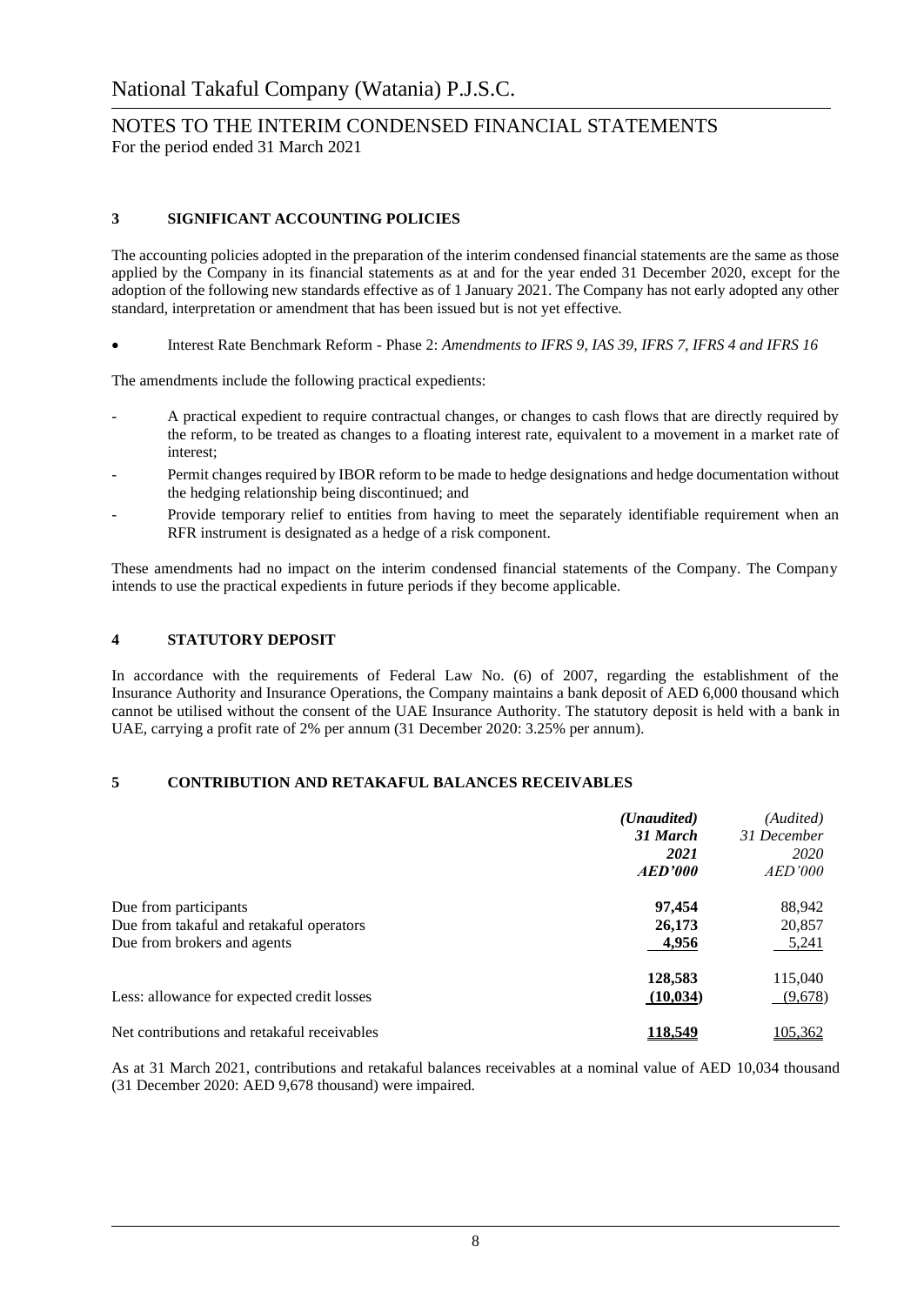## **5 CONTRIBUTION AND RETAKAFUL BALANCES RECEIVABLES** continued

Movement of allowance for expected credit losses of contributions and retakaful receivables is as follows:

|                                                                                 | ( <i>Unaudited</i> )<br>31 March<br>2021<br>AED'000 | (Audited)<br>31 December<br>2020<br>AED'000 |
|---------------------------------------------------------------------------------|-----------------------------------------------------|---------------------------------------------|
| At the beginning of the period / year<br>Charge for the period / year (note 19) | 9.678<br>356                                        | 8.112<br>1,566                              |
| At end of the period / year                                                     | 10.034                                              | 9,678                                       |

## **6 RESTRICTED BANK DEPOSITS**

|                                                    | ( <i>Unaudited</i> )<br>31 March | (Audited)<br>31 December |
|----------------------------------------------------|----------------------------------|--------------------------|
|                                                    | 2021<br>AED'000                  | 2020<br><i>AED'000</i>   |
| Takaful operations' assets<br>Shareholders' assets | 15,249<br>2,000                  | 15,249<br>2,000          |
|                                                    | 17.249                           | 17,249                   |

Restricted bank deposits are held in margin accounts to issue takaful business related performance and tender bonds. These deposits carry a profit rate of 0.58% to 2% (31 December 2020: 0.58% to 2.0%) per annum.

## **7 WAKALA DEPOSITS**

|                            | ( <i>Unaudited</i> ) | (Audited)      |
|----------------------------|----------------------|----------------|
|                            | 31 March             | 31 December    |
|                            | 2021                 | 2020           |
|                            | AED'000              | <i>AED'000</i> |
| Takaful operations' assets | 45,000               | 50,000         |

The above wakala deposits carry a profit rate of 2% to 3.5% (31 December 2020: 2.0% to 3.50%) per annum.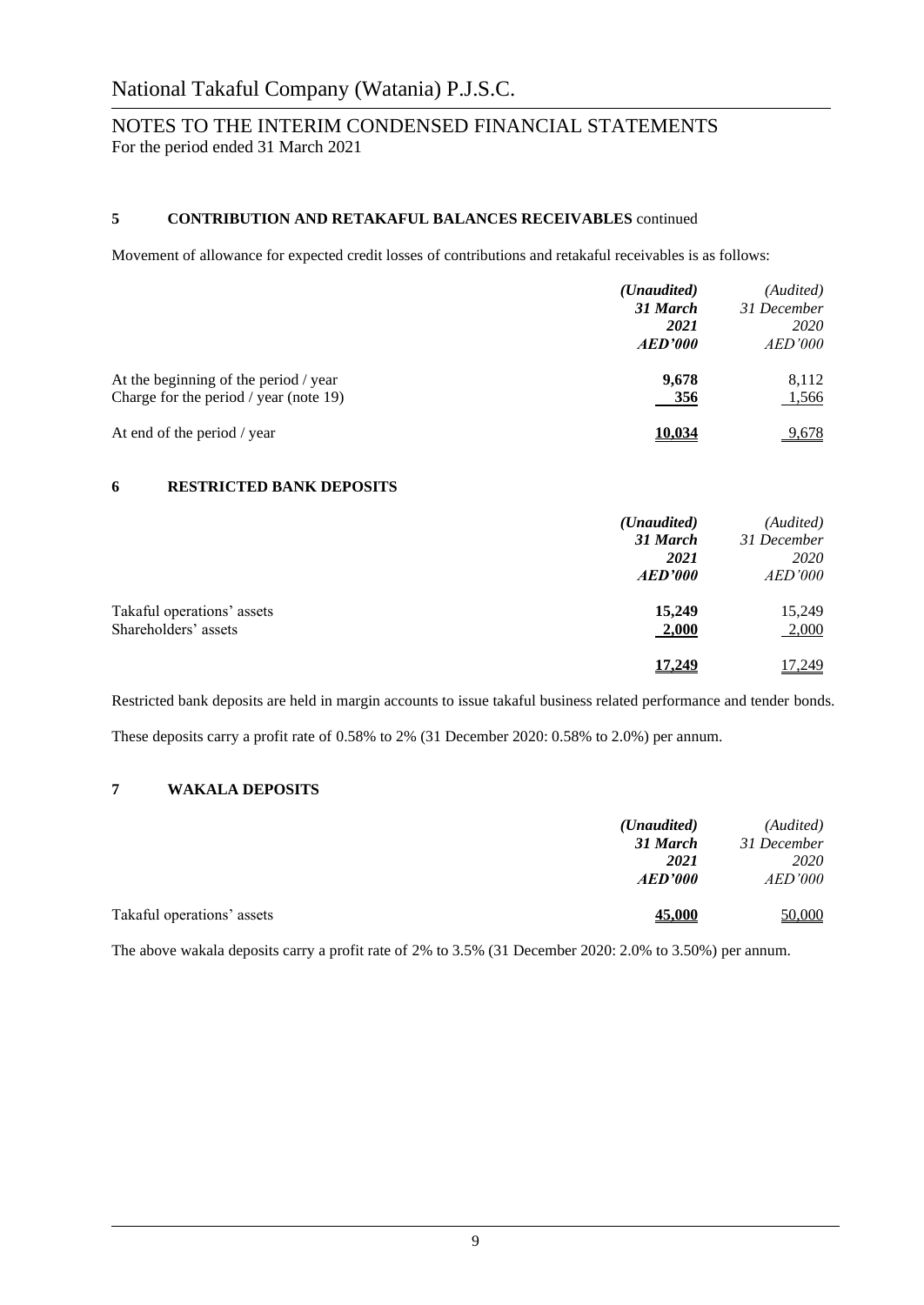## **8 CASH AND CASH EQUIVALENTS**

|                                                    | (Unaudited)<br>31 March<br>2021 | (Audited)<br>31 December<br>2020 |
|----------------------------------------------------|---------------------------------|----------------------------------|
|                                                    | AED'000                         | <i>AED'000</i>                   |
| Cash on hand<br>Cash at banks – current accounts   | <b>20</b><br>56,601             | 20<br>38,584                     |
|                                                    | 56,621                          | 38,604                           |
| Takaful operations' assets<br>Shareholders' assets | 31,696<br>24,925                | 27,094<br>11,510                 |
|                                                    | 56.621                          | 38,604                           |

The geographical distribution of cash and cash equivalents is as follows:

|             | ( <i>Unaudited</i> ) | (Audited)      |
|-------------|----------------------|----------------|
|             | 31 March             | 31 December    |
|             | 2021                 | 2020           |
|             | <b>AED'000</b>       | <i>AED'000</i> |
| Outside UAE | 521                  | 111            |
| Inside UAE  | 56,100               | 38,493         |
|             | 56,621               | 38,604         |

## **9 RIGHT-OF-USE ASSETS / LEASE LIABILITIES**

|                                               | ( <i>Unaudited</i> ) | (Audited)      |
|-----------------------------------------------|----------------------|----------------|
|                                               | 31 March             | 31 December    |
|                                               | 2021                 | 2020           |
|                                               | AED'000              | <i>AED'000</i> |
| <b>Right-of-use-assets</b>                    |                      |                |
| Balance at the beginning of the period / year | 8,608                | 9,303          |
| Modification during the period / year         |                      | 333            |
| Depreciation expense                          | (258)                | (1,028)        |
| Balance at the end of the period / year       | 8,350                | 8,608          |
| <b>Lease liabilities</b>                      |                      |                |
| Balance at the beginning of the period / year | 8,606                | 9,201          |
| Modification during the period / year         |                      | 333            |
| Interest expense                              | 111                  | 444            |
| Payments                                      | (125)                | (1,372)        |
| Balance at the end of the period / year       | 8,592                | 8,606          |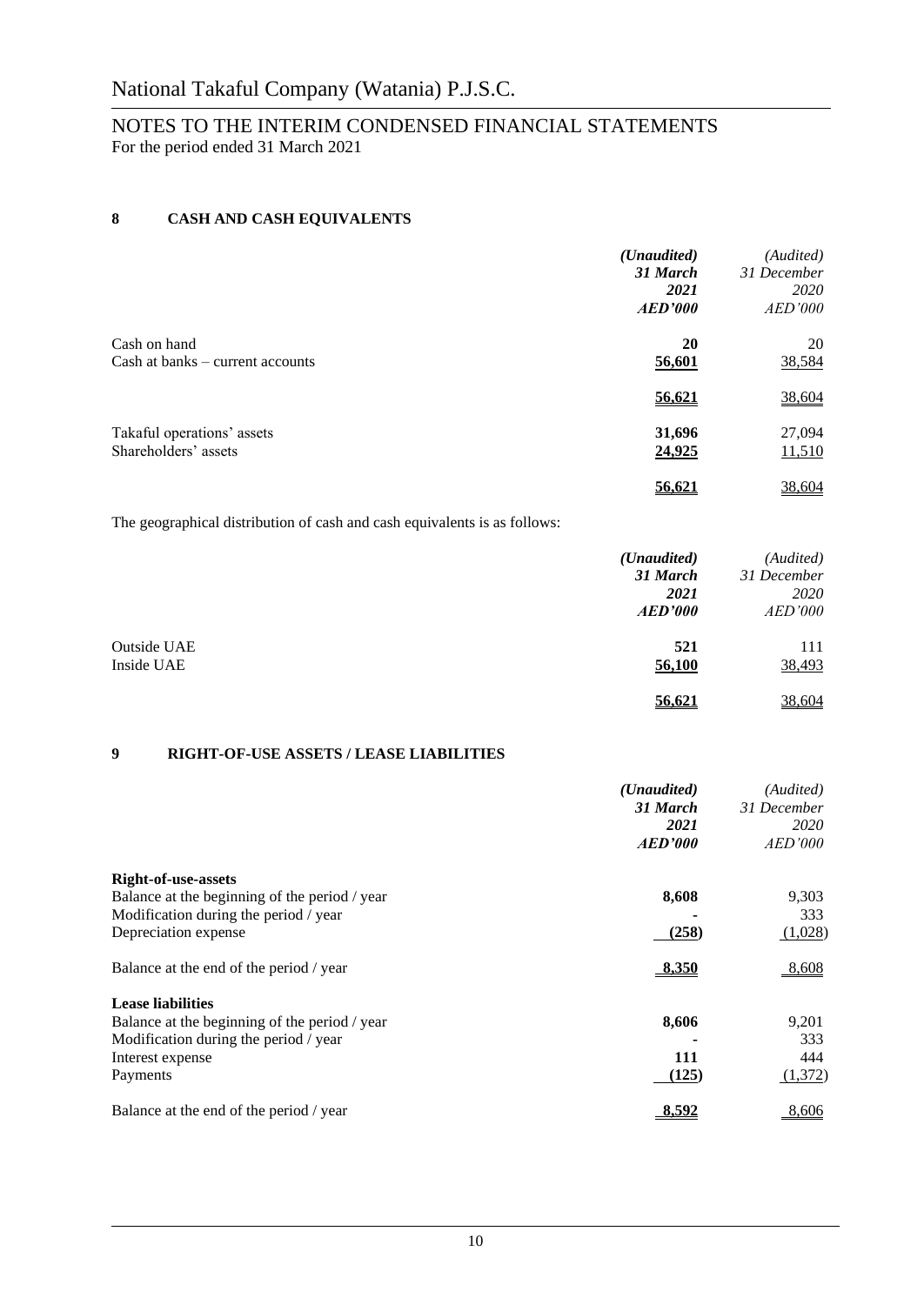# **10 INVESTMENTS CARRIED AT FAIR VALUE THROUGH OTHER COMPREHENSIVE INCOME**

|                                            | (Unaudited)<br>31 March<br>2021<br><b>AED'000</b> | (Audited)<br>31 December<br>2020<br>AED'000 |
|--------------------------------------------|---------------------------------------------------|---------------------------------------------|
| <b>Takaful operation's assets</b>          |                                                   |                                             |
| Sukuk                                      | 23,099                                            | 23,320                                      |
| Less: allowance for expected credit losses | (51)                                              | (51)                                        |
|                                            | 23,048                                            | 23,269                                      |
| Quoted equity securities                   | 32,297                                            | 30,718                                      |
|                                            | 55,345                                            | 53,987                                      |
| <b>Shareholders' assets</b>                |                                                   |                                             |
| Sukuk                                      | 9,909                                             | 9,909                                       |
| Less: allowance for expected credit losses | (278)                                             | (278)                                       |
|                                            | 9,631                                             | 9,631                                       |
| Quoted equity securities                   | 28,604                                            | 25,900                                      |
|                                            | 38,235                                            | 35,531                                      |
| Total                                      | <u>93,580</u>                                     | 89,518                                      |

The movement in the investments at fair value through other comprehensive income is as follows:

|                          |              | <b>Equity</b> |              |
|--------------------------|--------------|---------------|--------------|
|                          | <b>Sukuk</b> | securities    | <b>Total</b> |
|                          | AED'000      | AED'000       | AED'000      |
| At 1 January             | 32,900       | 56,618        | 89,518       |
| <b>Additions</b>         |              | 25,014        | 25,014       |
| Disposals                | (183)        | (25, 732)     | (25, 915)    |
| Change in fair value     | (38)         | <b>5,001</b>  | 4,963        |
| Fair value at period end | 32,679       | 60,901        | 93,580       |

The geographical distribution of investments is as follows:

|             | (Unaudited)    | (Audited)      |
|-------------|----------------|----------------|
|             | 31 March       | 31 December    |
|             | 2021           | 2020           |
|             | <b>AED'000</b> | <i>AED'000</i> |
| Inside UAE  | 77,767         | 75,718         |
| Outside UAE | 15,813         | 13,800         |
|             | 93,580         | 89,518         |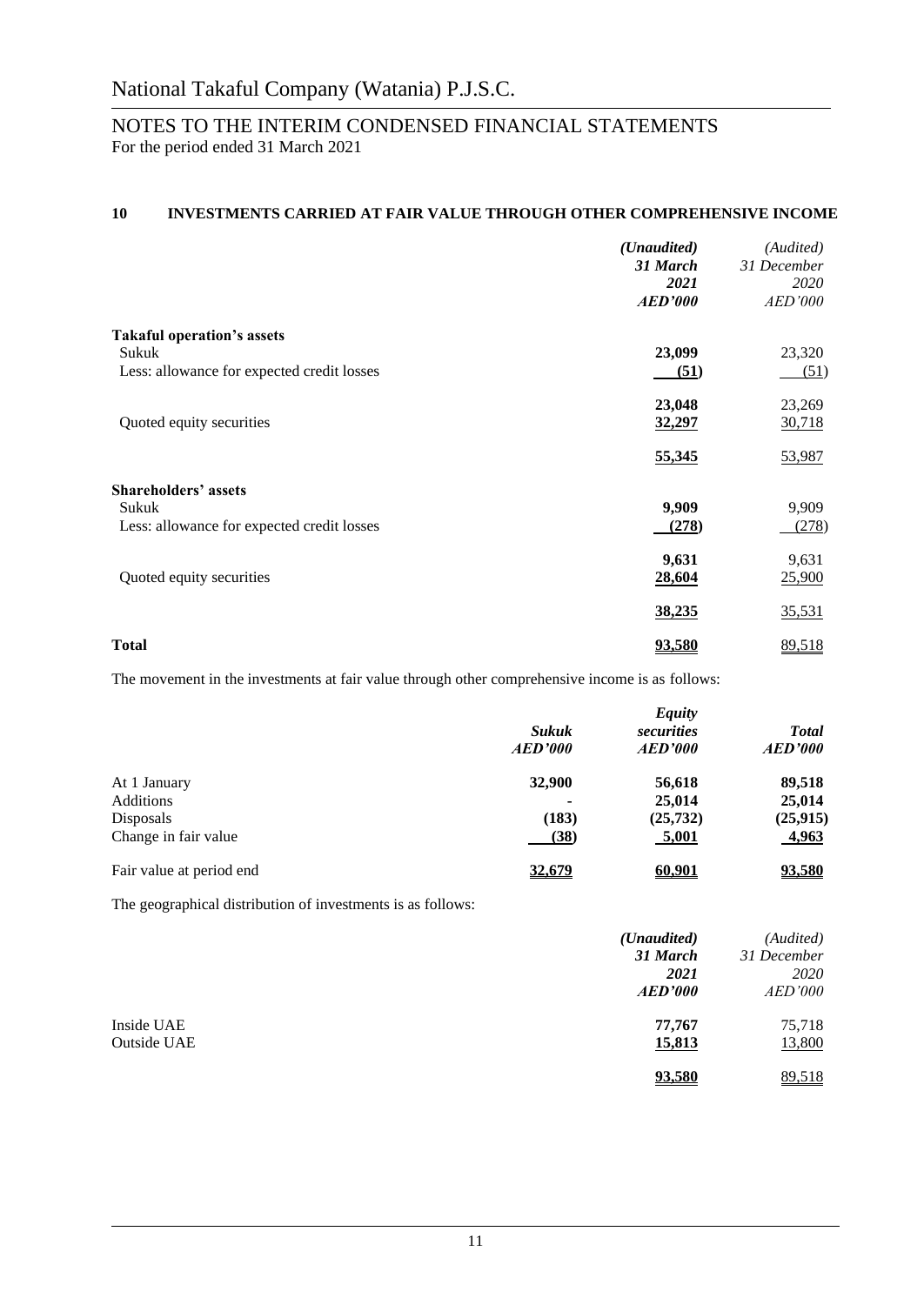# **11 RETAKAFUL CONTRACT ASSETS AND TAKAFUL CONTRACT LIABILITIES**

|                                                   | (Unaudited)    | (Audited)   |
|---------------------------------------------------|----------------|-------------|
|                                                   | 31 March       | 31 December |
|                                                   | 2021           | 2020        |
|                                                   | <b>AED'000</b> | AED'000     |
| <b>Gross takaful contract liabilities:</b>        |                |             |
| Outstanding claims reserve                        | 63,206         | 70,076      |
| Incurred but not reported - claims reserve        | 23,568         | 23,304      |
| Unallocated loss adjusted expense reserve         | 1,848          | 1,901       |
| Unearned contributions reserve                    | 164,833        | 149,944     |
|                                                   | 253,455        | 245,225     |
| <b>Retakaful contract assets:</b>                 |                |             |
| Outstanding claims reserve                        | 40,213         | 42,760      |
| Incurred but not reported - claims reserve        | 11,034         | 10,706      |
| Retakaful share of claims                         | 51,247         | 53,466      |
| Retakaful share of unearned contributions reserve | 58,967         | 59,139      |
|                                                   | 110,214        | 112,605     |
| <b>Takaful liabilities - net:</b>                 |                |             |
| Outstanding claims reserve                        | 22,993         | 27,316      |
| Incurred but not reported - claims reserve        | 12,534         | 12,598      |
| Unallocated loss adjusted expense reserve         | 1,848          | 1,901       |
| Unearned contributions reserve                    | 105,866        | 90,805      |
|                                                   | 143,241        | 132,620     |
| 12<br><b>SHARE CAPITAL</b>                        |                |             |
|                                                   |                |             |

|                                              | ( <i>Unaudited</i> ) | (Audited)      |
|----------------------------------------------|----------------------|----------------|
|                                              | 31 March             | 31 December    |
|                                              | 2021                 | 2020           |
|                                              | AED'000              | <i>AED'000</i> |
| Authorised, issued and fully paid up capital |                      |                |
| $150,000,000$ shares of AED 1 each           | 150.000              | 150,000        |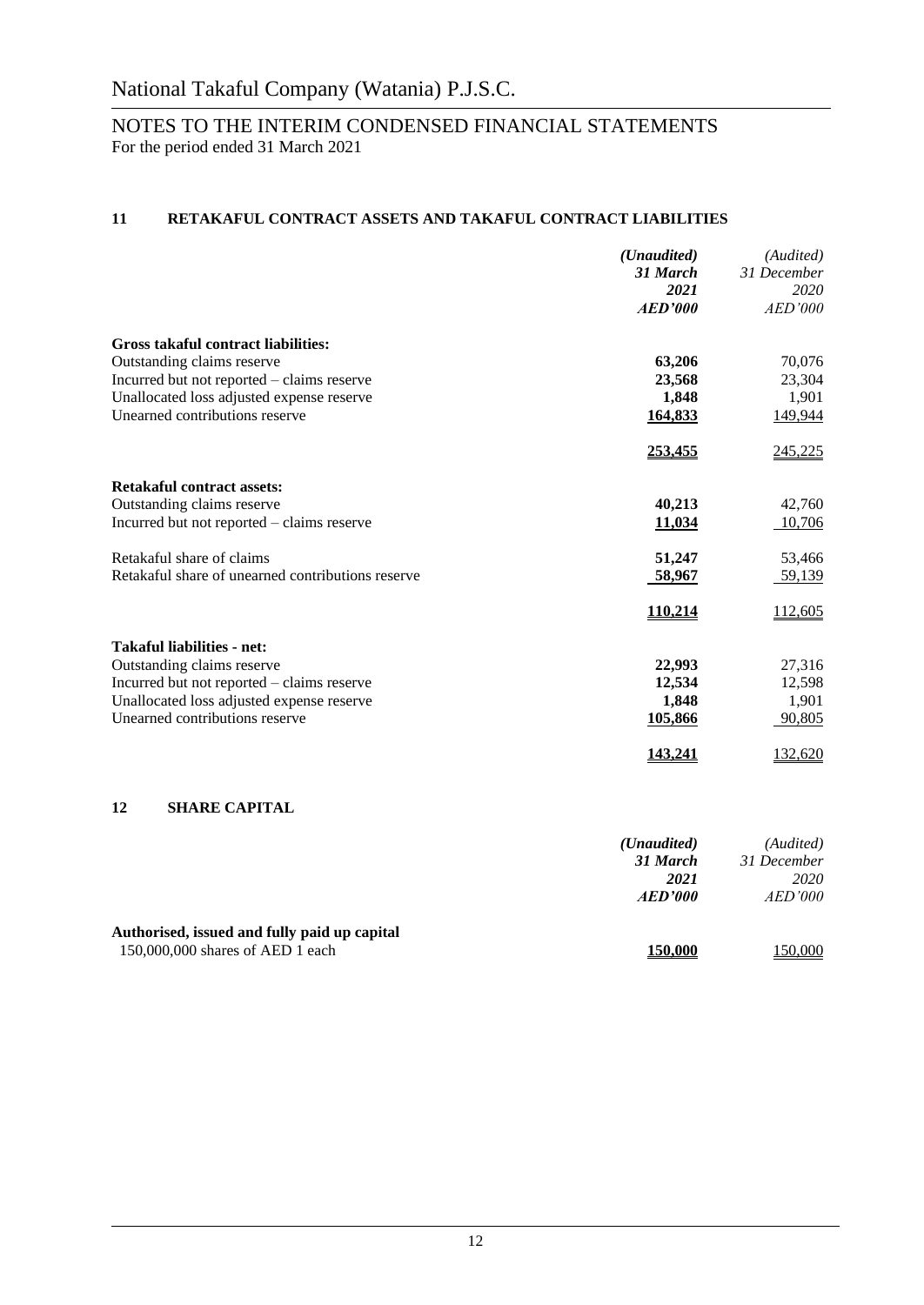## **13 POLICYHOLDERS' FUND**

|                                               | ( <i>Unaudited</i> ) | (Audited)   |
|-----------------------------------------------|----------------------|-------------|
|                                               | 31 March             | 31 December |
|                                               | 2021                 | 2020        |
|                                               | AED'000              | AED'000     |
| Deficit in policyholders' fund:               |                      |             |
| Balance at the beginning of the period / year | (177,061)            | (156, 897)  |
| Deficit for the period / year                 | (6,329)              | (20, 164)   |
|                                               | (183, 390)           | (177,061)   |
| Qard Hasan from shareholders:                 |                      |             |
| Balance at the beginning of the period / year | 177,061              | 156,897     |
| Provided during the period / year             | 6,329                | 20,164      |
|                                               | 183,390              | 177,061     |
| Total participants' account, net              |                      |             |

The shareholders of the Company have financed the policyholders' deficit in accordance with the Company's policy.

## **14 DUE FROM POLICYHOLDERS AND DUE FROM SHAREHOLDERS**

|                                              | ( <i>Unaudited</i> )<br>31 March | (Audited)<br>31 December |
|----------------------------------------------|----------------------------------|--------------------------|
|                                              | 2021                             | 2020                     |
|                                              | AED'000                          | AED'000                  |
| Qard Hasan (note 13)                         | 183,390                          | 177,061                  |
| Less: Wakala fee receivables                 | (202,500)                        | (199, 196)               |
| Transfers and payments to takaful operations | (15,606)                         | (21, 424)                |
|                                              | (34.716)                         | (43,559)                 |

## **15 RELATED PARTY TRANSACTIONS**

The Company, in the normal course of business, collects contributions, settles claims and enters into other transactions with other businesses that fall within the definition of related parties contained in the revised International Accounting Standard 24.

The following balances were outstanding at the end of the reporting period:

|                                | (Unaudited) | (Audited)      |
|--------------------------------|-------------|----------------|
|                                | 31 March    | 31 December    |
|                                | 2021        | <i>2020</i>    |
|                                | AED'000     | <i>AED'000</i> |
| Balances with related parties: |             |                |
| Payable to a related party     | (78)        | (78)           |
| Sukuk investment               | 9.909       | 9.909          |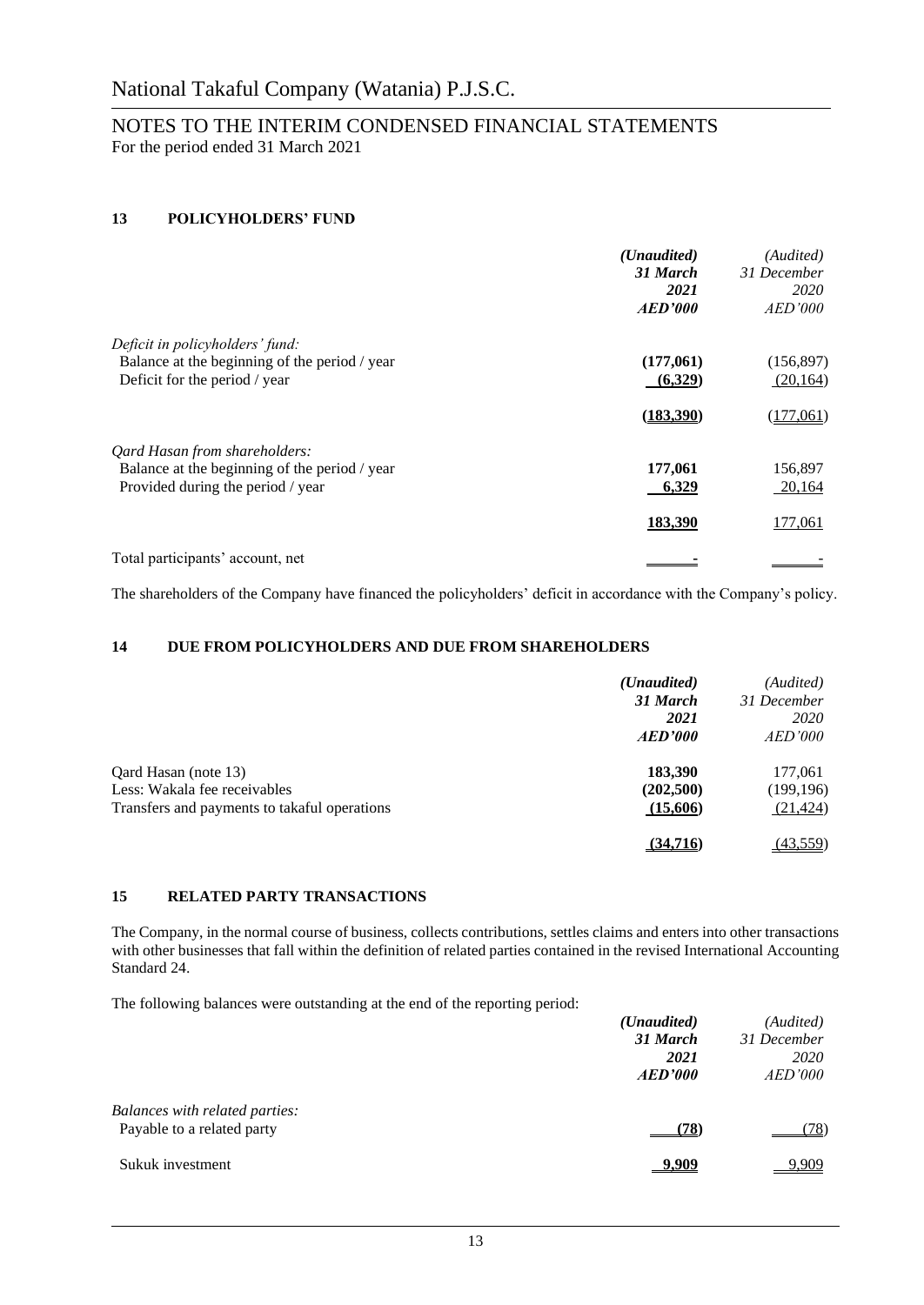## **15 RELATED PARTY TRANSACTIONS** continued

The following are the details of significant transactions with related parties:

|                                         | ( <i>Unaudited</i> )<br>31 March | (Unaudited)<br>31 March |
|-----------------------------------------|----------------------------------|-------------------------|
|                                         | 2021<br>AED'000                  | 2020<br>AED'000         |
| Profit received form a sukuk investment | <u>210</u>                       | 210                     |

The transactions with related parties are made on terms equivalent to those that prevail in arm's length transactions.

### **Compensation to key management:**

| Short term benefits      | 531 | 531 |
|--------------------------|-----|-----|
| Post-employment benefits | 86  | 86  |
|                          |     | 617 |

## **16 NET CONTRIBUTIONS**

|                                                     |                | Change in      |                |               | Change in<br>retakaful |               |                |
|-----------------------------------------------------|----------------|----------------|----------------|---------------|------------------------|---------------|----------------|
|                                                     | Gross          | gross          | Gross          | Retakaful     | share of               | Retakaful     | <b>Net</b>     |
|                                                     | contributions  | unearned       | contributions  | contributions | unearned               | contributions | contributions  |
|                                                     | written        | contributions  | earned         | ceded         | contributions          | earned        | earned         |
|                                                     | <b>AED'000</b> | <b>AED'000</b> | <b>AED'000</b> | AED'000       | AED'000                | AED'000       | <i>AED'000</i> |
|                                                     | a              | b              | $c = a-b$      | d             | $\epsilon$             | $f = d - e$   | $g = c-f$      |
| For the three month ended 31 March 2021 (Unaudited) |                |                |                |               |                        |               |                |
| Medical                                             | 57,484         | 9,571          | 47,913         | 19,625        | 840                    | 18,785        | 29,128         |
| Motor                                               | 25,095         | 3,707          | 21,388         | 4,653         | (1,825)                | 6,478         | 14,910         |
| Engineering                                         | 2,748          | (99)           | 2,847          | 1,074         | (25)                   | 1,099         | 1,748          |
| Property                                            | 3,282          | 1,162          | 2,120          | 2,478         | 781                    | 1.697         | 423            |
| Marine cargo & hull                                 | 835            | 303            | 532            | 581           | 192                    | 389           | 143            |
| Others                                              | 3,817          | 245            | 3,572          | 2,292         | (135)                  | 2,427         | 1,145          |
| Total                                               | 93,261         | 14,889         | 78,372         | 30,703        | (172)                  | 30,875        | 47,497         |
| For the three month ended 31 March 2020 (Unaudited) |                |                |                |               |                        |               |                |
| Medical                                             | 71,063         | 21,776         | 49,287         | 27,221        | 6,286                  | 20,935        | 28,352         |
| Motor                                               | 36.886         | 7.762          | 29,124         | 10,486        | 3,878                  | 6.608         | 22,516         |
| Engineering                                         | 2,608          | (604)          | 3,212          | 1,272         | (286)                  | 1,558         | 1,654          |
| Property                                            | 3,107          | 1,012          | 2,095          | 2,245         | 619                    | 1,626         | 469            |
| Marine cargo & hull                                 | 610            | 161            | 449            | 453           | 107                    | 346           | 103            |
| Others                                              | 4,474          | 633            | 3,841          | 2,843         | 344                    | 2,499         | 1,342          |
| Total                                               | 118,748        | 30,740         | 88,008         | 44,520        | 10,948                 | 33,572        | 54,436         |

## **17 WAKALA FEES**

The shareholders manage the takaful operations of the Company for the policyholders and charge a maximum of 35% of gross contributions written. During the period ended 31 March 2021, wakala fee has been charged at 25% (31 March 2020: 28%).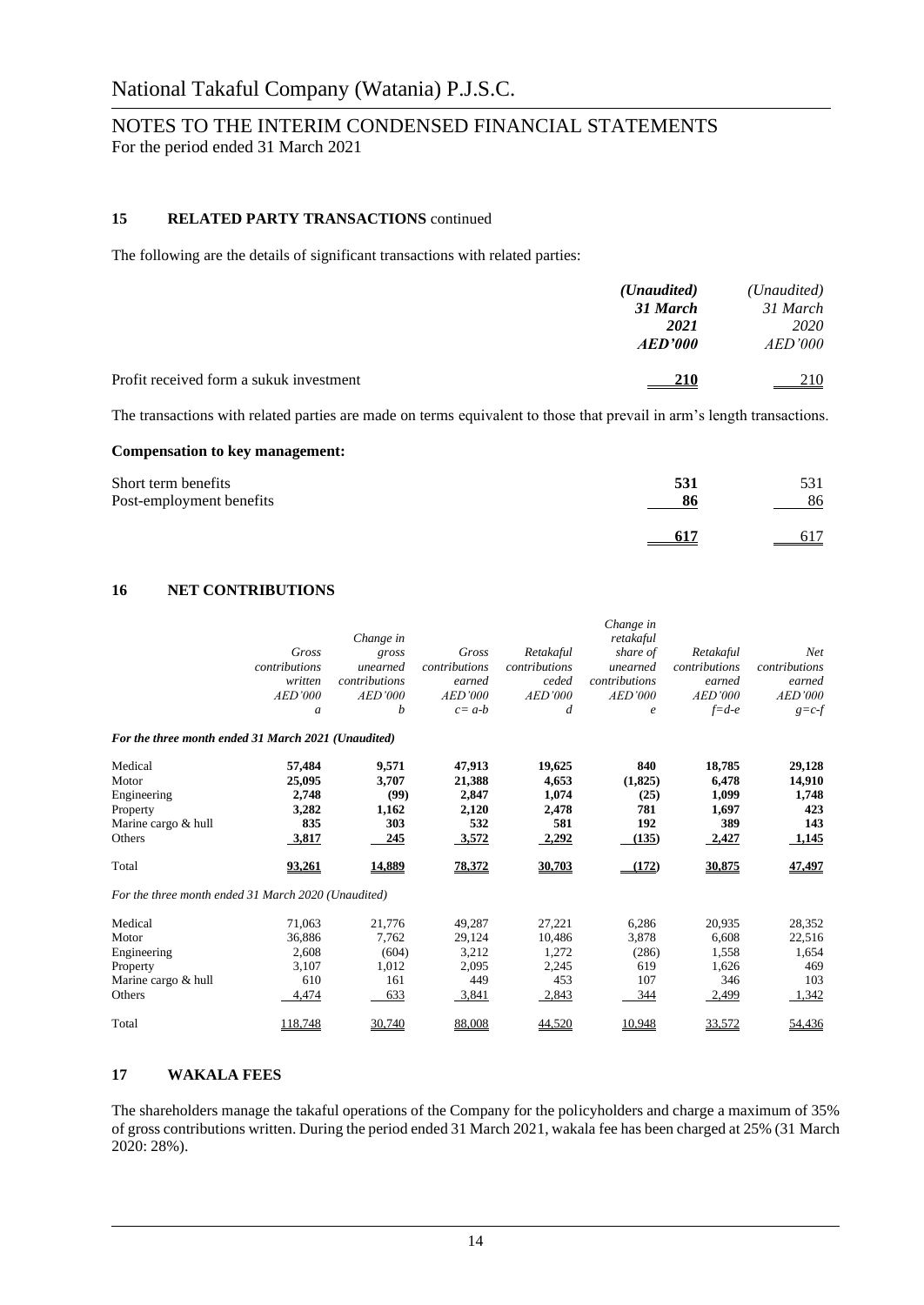## **18 SHAREHOLDERS' INVESTMENT AND OTHER INCOME**

|                                               | ( <i>Unaudited</i> ) | (Unaudited) |
|-----------------------------------------------|----------------------|-------------|
|                                               | 31 March             | 31 March    |
|                                               | 2021                 | <i>2020</i> |
|                                               | AED'000              | AED'000     |
| Profit on wakala deposits and sukuk           | <b>250</b>           | 342         |
| Dividends income                              | 2,252                | 765         |
| Rental income from investment properties, net | 257                  | 317         |
| Other income                                  | 405                  |             |
|                                               | 3,164                | .424        |

## **19 GENERAL AND ADMINISTRATIVE EXPENSES**

|                                                          | ( <i>Unaudited</i> ) | (Unaudited)     |
|----------------------------------------------------------|----------------------|-----------------|
|                                                          | 31 March             | 31 March        |
|                                                          | 2021<br>AED'000      | 2020<br>AED'000 |
|                                                          |                      |                 |
| Staff costs                                              | 7,134                | 6,291           |
| Audit, legal and other professional expenses             | 606                  | 641             |
| IT costs                                                 | 532                  | 419             |
| Depreciation and amortisation                            | 489                  | 504             |
| Impairment of takaful and retakaful receivables (note 5) | 356                  | 364             |
| Directors remuneration                                   | 239                  |                 |
| Office stationary and maintenance                        | 211                  | 214             |
| Rent and service charges                                 | 53                   | 67              |
| Others, net                                              | (31)                 | 74              |
|                                                          | 9.589                | 8,574           |

## **20 BASIC AND DILUTED EARNINGS PER SHARE**

Basic earnings per share is computed by dividing the profit for the period by the weighted average number of shares outstanding during the period.

Diluted earnings per share are calculated by dividing the profit for the period by the weighted average number of ordinary shares outstanding during the period, adjusted for the effects of dilutive instruments.

|                                                                             |             | <b>Three months ended</b><br>31 March |  |
|-----------------------------------------------------------------------------|-------------|---------------------------------------|--|
|                                                                             | 2021        | <i>2020</i>                           |  |
| Profit for the period $(AED 000)$                                           | 3.973       | 2,272                                 |  |
| Weighted average number of ordinary shares<br>outstanding during the period | 150,000,000 | 150,000,000                           |  |
| Basic and diluted earnings per share (AED)                                  | 0.03        | 0.02                                  |  |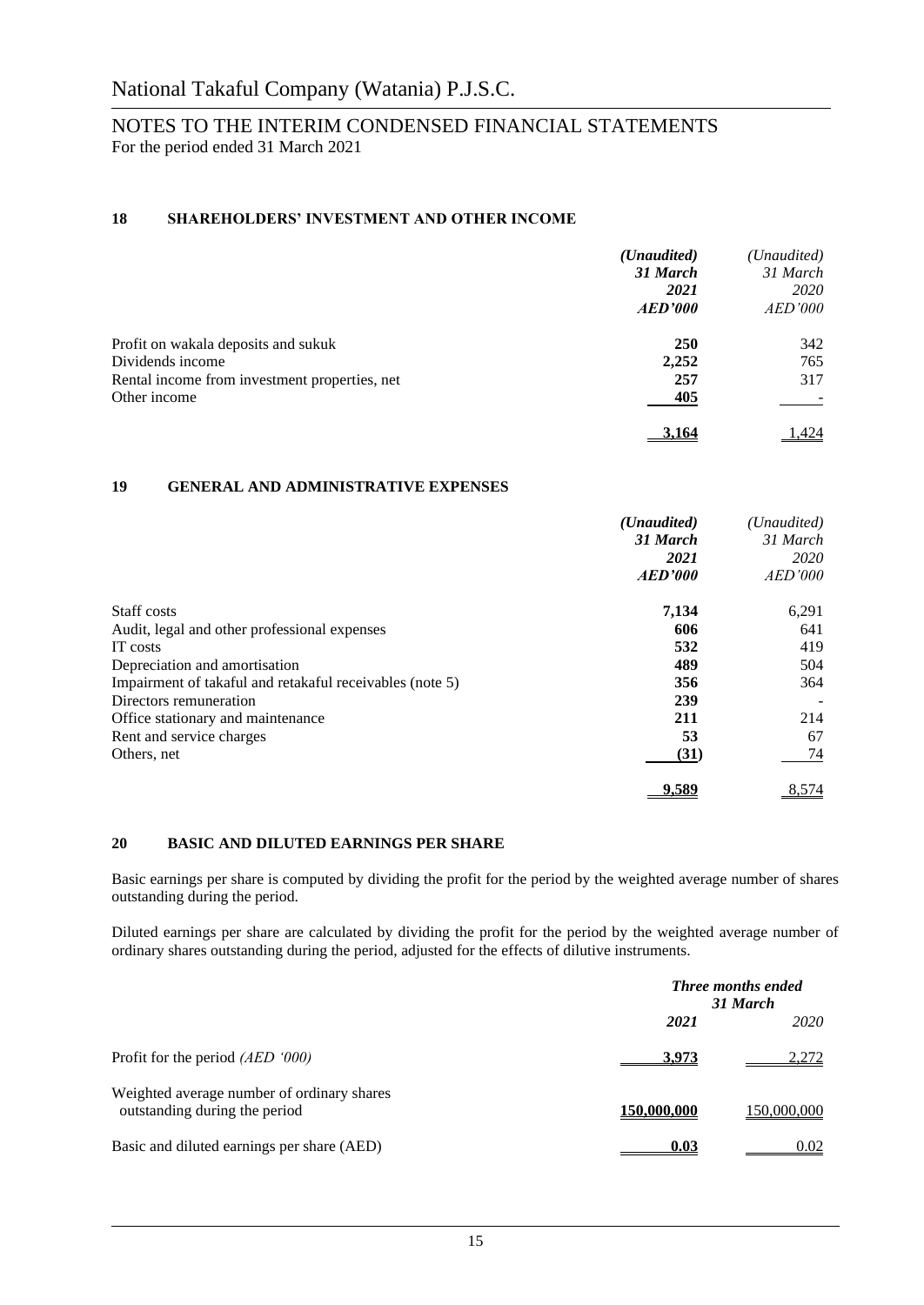# **21 SEGMENTAL INFORMATION**

## *For the three-month period ended 31 March 2021 (Unaudited)*

|                                                         | <b>Medical</b><br><b>AED'000</b> | Non-medical<br><b>AED'000</b> | <b>Total</b><br><b>AED'000</b> |
|---------------------------------------------------------|----------------------------------|-------------------------------|--------------------------------|
| <b>Takaful income</b>                                   |                                  |                               |                                |
| Gross contributions written                             | 57,484                           | 35,777                        | 93,261                         |
| Retakaful contribution ceded                            | (19,625)                         | (11,078)                      | (30,703)                       |
| Net takaful contributions                               | 37,859                           | 24,699                        | 62,558                         |
| Change in net unearned contribution reserve             | (8,731)                          | (6,330)                       | (15,061)                       |
| Net takaful contributions earned                        | 29,128                           | 18,369                        | 47,497                         |
| Commissions earned                                      | 172                              | 2,719                         | 2,891                          |
| <b>Gross takaful income</b>                             | 29,300                           | 21,088                        | 50,388                         |
| Gross claim paid                                        | (39, 855)                        | (15,588)                      | (55, 443)                      |
| Retakaful share of claims paid                          | 19,673                           | 2,028                         | 21,701                         |
| Net claims paid                                         | (20, 182)                        | (13,560)                      | (33,742)                       |
| Change in gross outstanding claims reserve              | 3,133                            | 3,737                         | 6,870                          |
| Change in retakaful share of outstanding claims reserve | (2,068)                          | (479)                         | (2,547)                        |
| Change in net incurred but not reported claims reserve  | 167                              | (103)                         | 64                             |
| Change in unallocated loss adjustment expense reserve   | 18                               | 35                            | 53                             |
| Net takaful claims incurred                             | (18,932)                         | (10,370)                      | (29,302)                       |
| Other underwriting expenses                             | (3,218)                          | (1,200)                       | (4, 418)                       |
| <b>Total takaful expenses</b>                           | (22,150)                         | (11,570)                      | (33, 720)                      |
| Net takaful income                                      | 7,150                            | 9,518                         | 16,668                         |
| Policyholders' investment income                        | 282                              | 178                           | 460                            |
| Wakala fees                                             | (14,292)                         | (9,023)                       | (23,315)                       |
| Mudarib's share                                         | (99)                             | (62)                          | (161)                          |
| Other income                                            |                                  | 19                            | 19                             |
| (Deficit) surplus of takaful result for the period      | (6,959)                          | 630                           | (6,329)                        |

Segment reporting by business in respect of assets and liabilities are not available for disclosure purposes.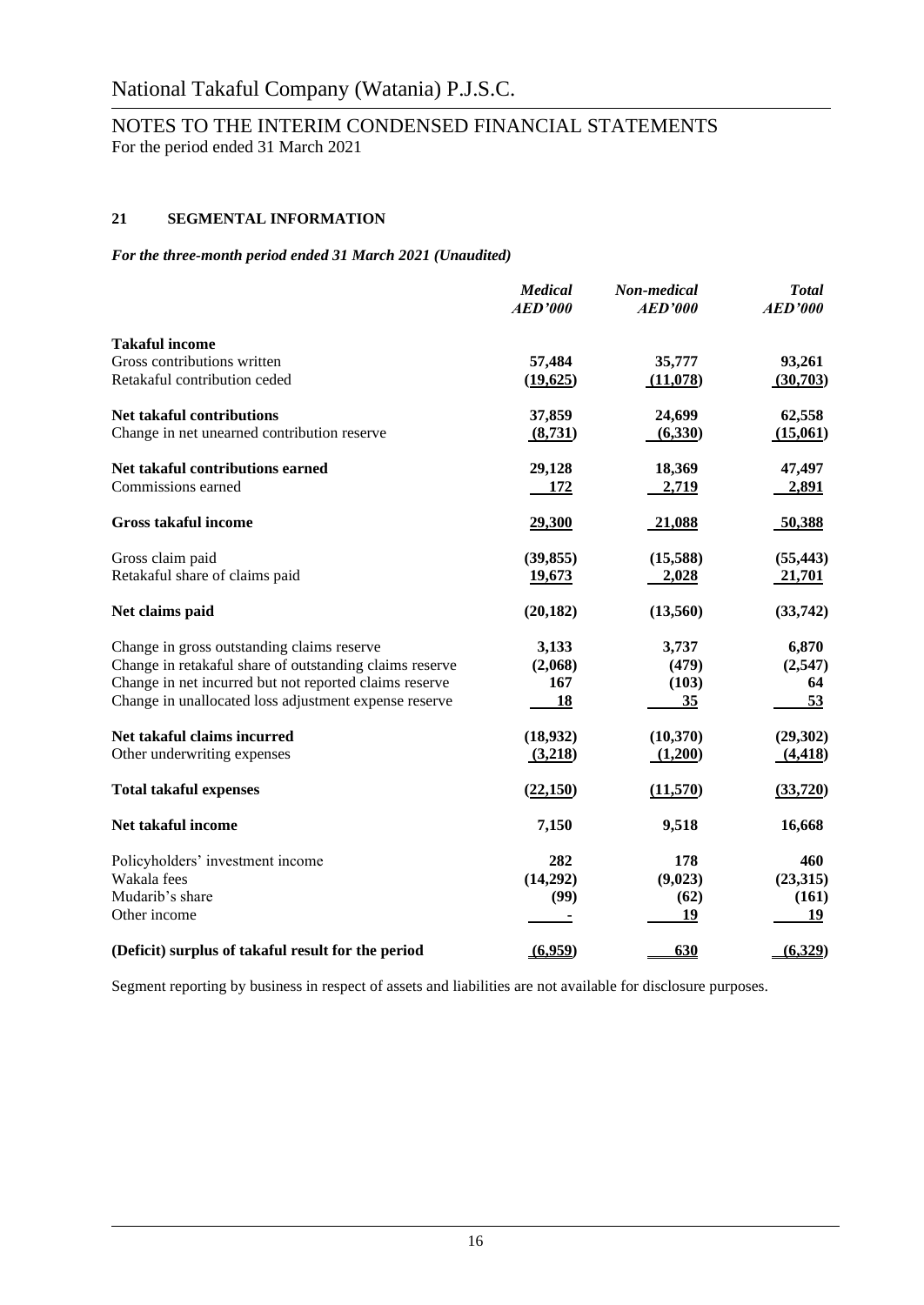# **21 SEGMENTAL INFORMATION** continued

*For the three-month period ended 31 March 2020 (Unaudited)*

|                                                         | Medical<br>AED'000 | Non-medical<br>AED'000 | <b>Total</b><br>AED'000 |
|---------------------------------------------------------|--------------------|------------------------|-------------------------|
| <b>Takaful income</b>                                   |                    |                        |                         |
| Gross contributions written                             | 71,063             | 47,685                 | 118,748                 |
| Retakaful contribution ceded                            | (27, 221)          | (17,299)               | (44,520)                |
| <b>Net takaful contributions</b>                        | 43,842             | 30,386                 | 74,228                  |
| Change in net unearned contribution reserve             | (15,490)           | (4,302)                | (19,792)                |
| Net takaful contributions earned                        | 28,352             | 26,084                 | 54,436                  |
| Commissions earned                                      | 357                | 2,960                  | 3,317                   |
| <b>Gross takaful income</b>                             | 28,709             | 29,044                 | 57,753                  |
| Gross claim paid                                        | (29, 679)          | (29, 938)              | (59, 617)               |
| Retakaful share of claims paid                          | 15,840             | 5,765                  | 21,605                  |
| Net claims paid                                         | (13, 839)          | (24, 173)              | (38,012)                |
| Change in gross outstanding claims reserve              | (7,999)            | 2,770                  | (5,229)                 |
| Change in retakaful share of outstanding claims reserve | 2,947              | 2,761                  | 5,708                   |
| Change in net incurred but not reported claims reserve  | (135)              | 414                    | 279                     |
| Change in unallocated loss adjustment expense reserve   | (42)               | 69                     | 27                      |
| Net takaful claims incurred                             | (19,068)           | (18, 159)              | (37, 227)               |
| Other underwriting expenses                             | (2,165)            | (1,194)                | (3,359)                 |
| <b>Total takaful expenses</b>                           | (21, 233)          | (19,353)               | (40, 586)               |
| Net takaful income                                      | 7,476              | 9,691                  | 17,167                  |
| Policyholders' investment income                        | 356                | 389                    | 745                     |
| Wakala fees                                             | (19,091)           | (14, 157)              | (33,248)                |
| Mudarib's share                                         | (125)              | (136)                  | (261)                   |
| Other income                                            | 176                | 22                     | 198                     |
| Deficit of takaful result for the period                | (11,208)           | (4,191)                | (15,399)                |

Segment reporting by business in respect of assets and liabilities are not available for disclosure purposes.